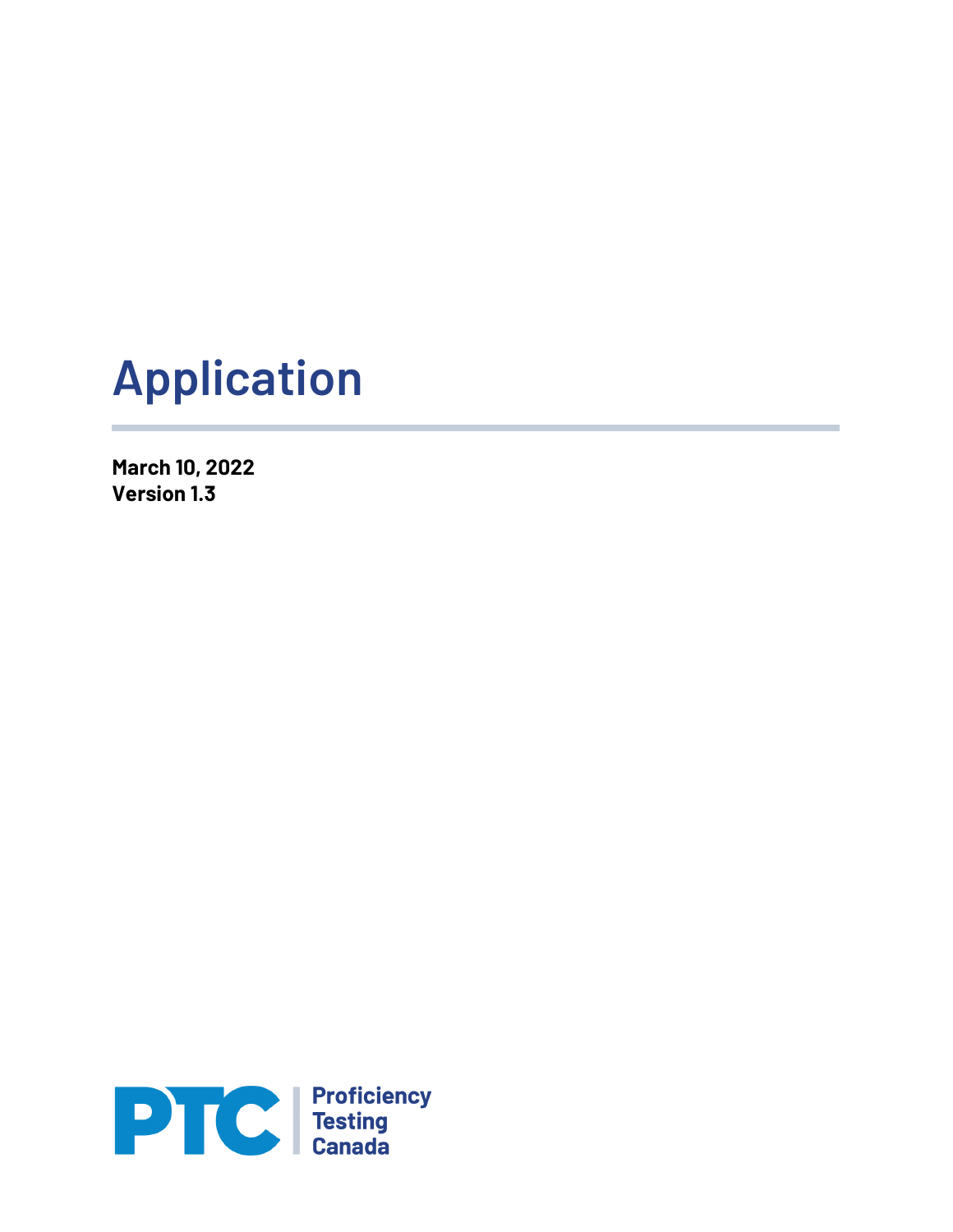# **Table of Contents**

| 1.0 |  |
|-----|--|
| 1.1 |  |
| 1.2 |  |
| 1.3 |  |
| 1.4 |  |
| 1.5 |  |
| 2.0 |  |
| 3.0 |  |
| 3.1 |  |
| 3.2 |  |
| 4.0 |  |
|     |  |
| 5.0 |  |
| 5.1 |  |
| 5.2 |  |
| 5.3 |  |
| 5.4 |  |
| 5.5 |  |
| 5.6 |  |
| 5.7 |  |
| 5.8 |  |
| 6.0 |  |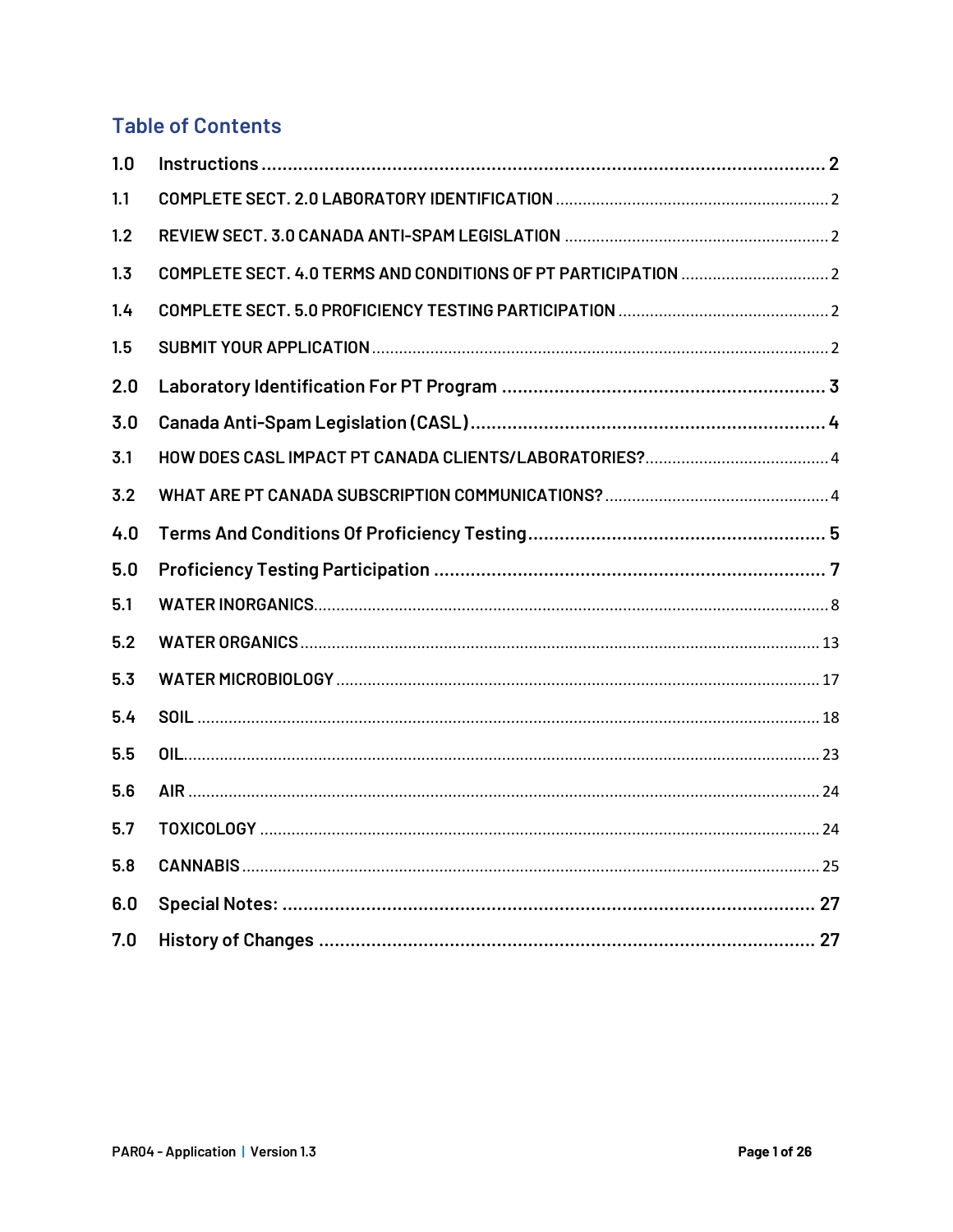# **1.0 Instructions**

This PT application only has to be completed if the laboratory is new to the PT Canada program or has additions that they would like to make. If the participant is seeking PT samples for the next scheduled study, the application must be submitted at least four weeks prior to the shipping date.

#### 1.1 COMPLETE SECT. 2.0 LABORATORY IDENTIFICATION

All new applicants must complete section 2. Be sure that the shipping address can be used for the delivery of PT samples by courier. Refunds or credits will not be provided for samples that are delivered to the wrong location if the error is due to information provided in this section.

All communication between PT Canada and participants is by email. The participant may include more than one email address. Be sure that the participant's email provider and filter always allow emails from the PT Canada domain (@ptcanada.org).

### 1.2 REVIEW SECT. 3.0 CANADA ANTI-SPAM LEGISLATION

Review this section and indicate the types of communication you would like to receive from PTC. Please note that PT participants may not opt out of communication necessary for conducting business (e.g., invoices, PT reports, etc.).

### 1.3 COMPLETE SECT. 4.0 TERMS AND CONDITIONS OF PT PARTICIPATION

PT Canada participants must comply with the terms and conditions. Failure to conform to these terms and conditions may result in withdrawal of future PT participation.

### 1.4 COMPLETE SECT. 5.0 PROFICIENCY TESTING PARTICIPATION

Only complete section 5 if your laboratory is requesting new proficiency testing.

#### 1.5 SUBMIT YOUR APPLICATION

Completed applications may be submitted by mail or scanned and emailed. The application sections that must be included in the application are:

- Section 2 (if a new participant or there are changes);
- Section 4 (signed by an authorized person); and,
- Section 5.

If there are changes to the laboratory identification, they may be included as well.

Send your completed application to:

Proficiency Testing Canada Attention: Program Officer 102-2934 Baseline Road Ottawa, ON K2H 1B2

Telephone: (613) 233-5464 Email: programofficer@ptcanada.org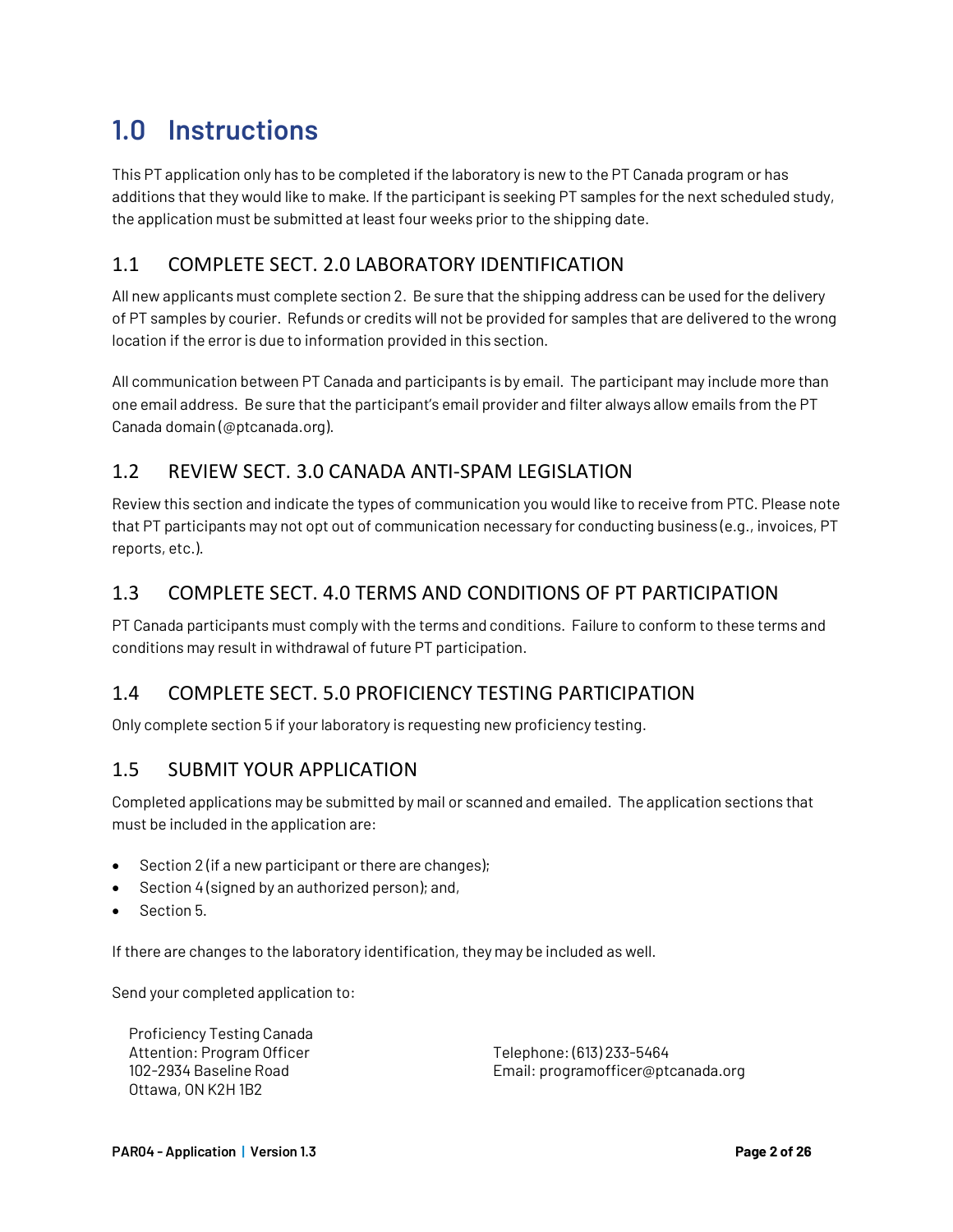# **2.0 Laboratory Identification For PT Program**

| PT Canada File No. (existing clients only)                                                                 |                                                                                  |                                           |                                                 |  |  |  |  |
|------------------------------------------------------------------------------------------------------------|----------------------------------------------------------------------------------|-------------------------------------------|-------------------------------------------------|--|--|--|--|
| Name of Laboratory                                                                                         |                                                                                  | Publicly Traded: QYes QNo                 |                                                 |  |  |  |  |
|                                                                                                            |                                                                                  | Exchange(s):<br>$Symbol(s)$ :             |                                                 |  |  |  |  |
| Name of Parent Institution                                                                                 |                                                                                  | Publicly Traded: □ Yes □ No               |                                                 |  |  |  |  |
|                                                                                                            |                                                                                  | Exchange(s):                              | Symbol(s):                                      |  |  |  |  |
| <b>LOCATION OF FACILITY</b>                                                                                |                                                                                  |                                           |                                                 |  |  |  |  |
| Contact                                                                                                    |                                                                                  | Email                                     |                                                 |  |  |  |  |
| Street                                                                                                     |                                                                                  |                                           |                                                 |  |  |  |  |
| City                                                                                                       | Province                                                                         | Postal Code                               | Country                                         |  |  |  |  |
| Phone Number                                                                                               |                                                                                  | Facsimile Number                          |                                                 |  |  |  |  |
| <b>MAILING ADDRESS</b>                                                                                     |                                                                                  | <b>SAME AS (check, if applicable)</b>     | ■ "Location of Facility"                        |  |  |  |  |
| Contact                                                                                                    |                                                                                  | Email                                     |                                                 |  |  |  |  |
| Street                                                                                                     |                                                                                  |                                           |                                                 |  |  |  |  |
| City                                                                                                       | Province                                                                         | Postal Code                               | Country                                         |  |  |  |  |
| Phone Number                                                                                               |                                                                                  | Facsimile Number                          |                                                 |  |  |  |  |
| PT SAMPLE SHIPPING (COURIER) ADDRESS                                                                       |                                                                                  | <b>SAME AS (check one, if applicable)</b> | ■ "Mailing Address"<br>■ "Location of Facility" |  |  |  |  |
| Contact                                                                                                    |                                                                                  | Email                                     |                                                 |  |  |  |  |
| Street                                                                                                     |                                                                                  |                                           |                                                 |  |  |  |  |
| City                                                                                                       | Province                                                                         | Postal Code                               | Country                                         |  |  |  |  |
| Phone Number                                                                                               |                                                                                  | Facsimile Number                          |                                                 |  |  |  |  |
| <b>BILLING ADDRESS</b>                                                                                     |                                                                                  | <b>SAME AS (check one, if applicable)</b> | ■ "Mailing Address"<br>■ "Location of Facility" |  |  |  |  |
| Contact                                                                                                    |                                                                                  | Email                                     |                                                 |  |  |  |  |
| Street                                                                                                     |                                                                                  |                                           |                                                 |  |  |  |  |
| City                                                                                                       | Province                                                                         | Postal Code                               | Country                                         |  |  |  |  |
| Phone Number                                                                                               |                                                                                  | Facsimile Number                          |                                                 |  |  |  |  |
| <b>MANAGEMENT</b>                                                                                          |                                                                                  |                                           |                                                 |  |  |  |  |
| Laboratory Manager/Director                                                                                |                                                                                  | Email                                     |                                                 |  |  |  |  |
| Quality Assurance Officer                                                                                  |                                                                                  | Email                                     |                                                 |  |  |  |  |
| <b>WITHHOLDING TAX (INTERNATIONAL ONLY)</b>                                                                |                                                                                  |                                           |                                                 |  |  |  |  |
| Withholding Tax Required: ■ Yes ■ No Amount of tax: ____%                                                  |                                                                                  |                                           |                                                 |  |  |  |  |
| HOW DID YOU HEAR ABOUT PT CANADA                                                                           |                                                                                  |                                           |                                                 |  |  |  |  |
| How did you hear about PT Canada? (Please check all that apply) Internet Search IConference IWord of Mouth |                                                                                  |                                           |                                                 |  |  |  |  |
|                                                                                                            | □ Regulatory Requirement □ Email from PT Canada □ Other_________________________ |                                           |                                                 |  |  |  |  |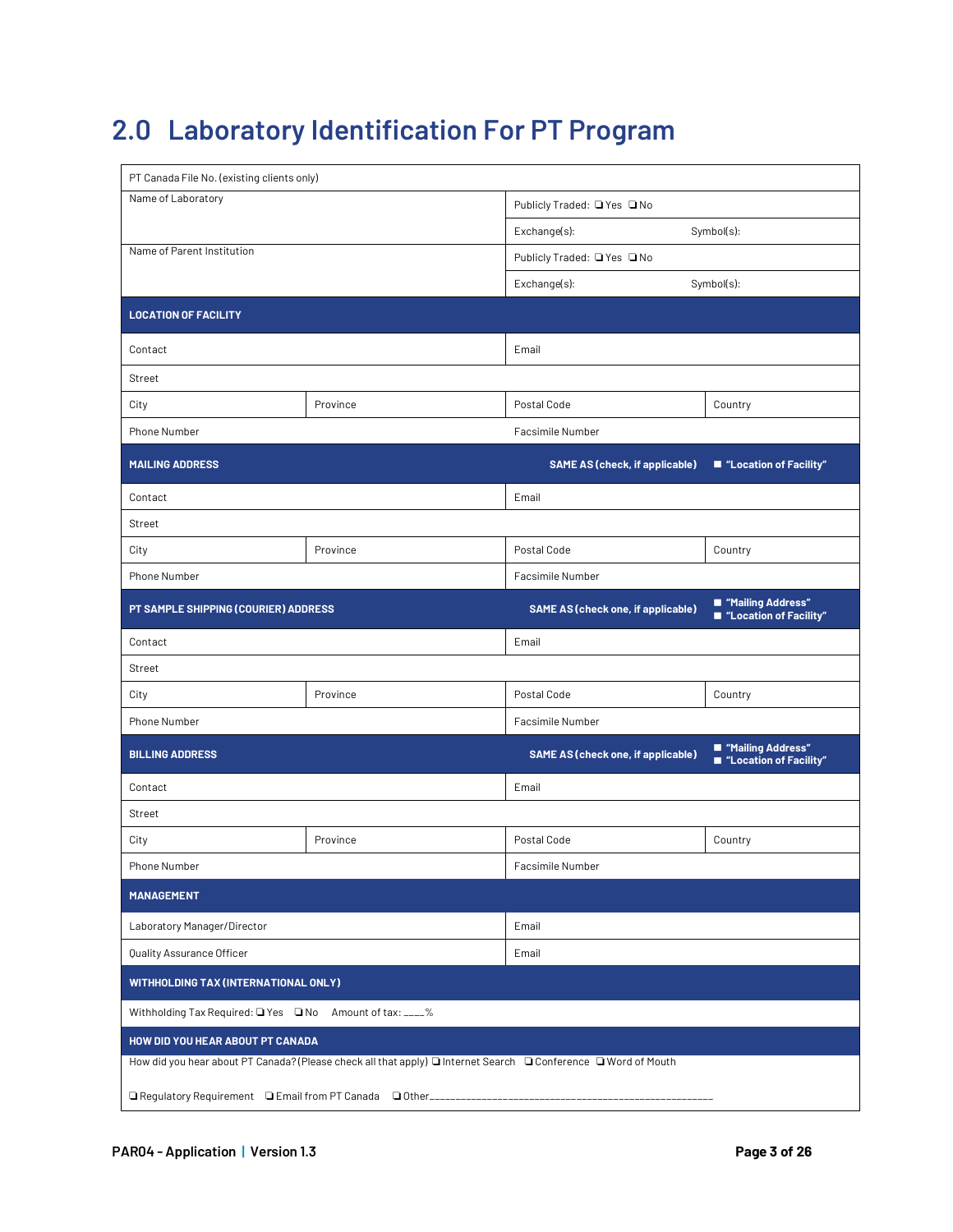# **3.0 Canada Anti-Spam Legislation (CASL)**

Canada's anti-spam law, among other things, will mainly prohibit the sending of commercial electronic messages (CEMs) without the recipient's consent (permission), including messages to email addresses, social networking accounts, and text messages sent to a cell phone.

### 3.1 HOW DOES CASL IMPACT PT CANADA CLIENTS/LABORATORIES?

Current PT Canada clients will receive emails directly related to the delivery of products and services where there is an existing business relationship (i.e., received program application form or registration form, or active volunteer). However, we require your express consent (permission) to send you PT Canada marketing communications or surveys via email.

#### 3.2 WHAT ARE PT CANADA SUBSCRIPTION COMMUNICATIONS?

PT Canada SUBSCRIPTION communications are the electronic delivery of up to date PT Canada information and industry announcements. These subscription communications can include any of the following:

- 1) Surveys: feedback obtained from surveys is very important for program and service development and improvements.
- 2) Newsletter: contains important information on PT Canada programs/services, as well as notices, Board updates and industry news.
- 3) General Marketing: occasionally PT Canada PT Canada will forward information on services, products and upcoming events of interest to PTC clients.

For each email identified earlier in this application form, please have the email owner check off all and initial desired PT Canada SUBCRIPTION Communications. A person can unsubscribe at any time.

|                      | <b>PT Canada Subscription Selection</b> |        |                |                |
|----------------------|-----------------------------------------|--------|----------------|----------------|
| <b>Email Address</b> | <b>Initials of Email owner</b>          | 1      | $\overline{2}$ | $\overline{3}$ |
|                      |                                         | $\Box$ | $\Box$         | $\Box$         |
|                      |                                         | $\Box$ | $\Box$         | $\Box$         |
|                      |                                         | $\Box$ | $\Box$         | $\Box$         |
|                      |                                         | ❏      | $\Box$         | $\Box$         |
|                      |                                         | $\Box$ | $\Box$         | $\Box$         |
|                      |                                         | $\Box$ | $\Box$         | $\Box$         |
|                      |                                         | $\Box$ | $\Box$         | ◘              |
|                      |                                         | $\Box$ | $\Box$         | $\Box$         |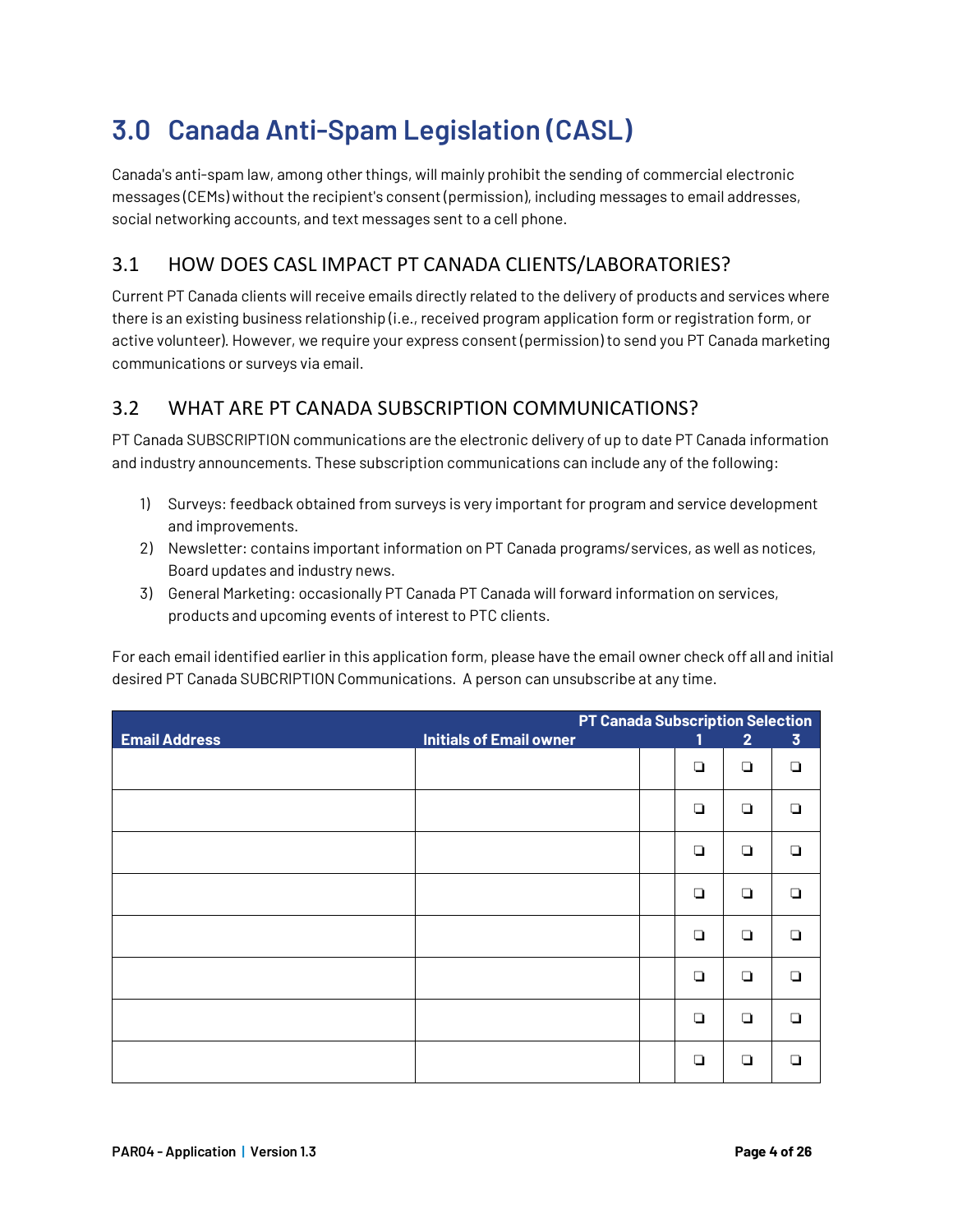# **4.0 Terms And Conditions Of Proficiency Testing**

\_\_\_\_\_\_\_\_\_\_\_\_\_\_\_\_\_\_\_\_\_\_\_\_\_\_\_\_\_\_ \_\_\_\_\_\_\_\_\_\_\_\_\_\_\_\_\_\_\_\_\_\_\_\_\_

Name of Laboratory extending the No. All the PT Canada File No.

As an Authorized Representative of this organization, I agree to the following general terms and conditions.

Participants in the PTC PT program acknowledge and agree that:

- 1) these Terms and Conditions of Proficiency Testing may change at any time.
- 2) all appropriate fees shall be paid.
- 3) they authorize PTC to forward PT outcomes to the Canadian Association for Laboratory Accreditation Inc. (CALA) for analytes that appear on the participant's current CALA scope of accreditation.
- 4) they acknowledge that if the analyte accredited by CALA (3 above) is also licensed by the Ontario Ministry of the Environment, Conservation and Parks drinking water licensing program, that CALA will forward this PTC generated PT data to the OMECP following each PT round.
- 5) they will conform to the publicity guidelines specified by PTC (POL07 –Publicity Policy).
- 6) they will comply with all laws and regulations concerning those tests for which proficiency testing is being run.
- 7) all dealings between the participant and PTC shall be governed by the laws of the Province of Ontario (without reference to its choice of laws and conflict of law rules). Any action or proceeding commenced by either party against the other shall be commenced at and heard in the City of Ottawa, Ontario, Canada, and each party irrevocably submits to the jurisdiction of the courts of the Province of Ontario and waives any objection they may have to either the jurisdiction of or venue in such courts.
- 8) they will comply with modifications to requirements following due notice (which may be given by PTC newsletter, e-mail and/or hard copy by mail) of changes by PTC to the criteria, requirements, or conditions for PTC Programs, in a timeframe that, in the opinion of PTC, is reasonable.
- 9) they will analyze Proficiency Testing samples at the facility specified in the Application, provide the results to PTC, in the manner specified, and by the due date specified on the Instruction Sheet provided with the samples and available on the PTC Web site.
- 10) with the exception of specific instructions provided on the web site for each PT, PT samples shall be processed using the same workflow and level of effort as afforded the majority of client samples analysed using the PTC registered method (i.e., treated as routine).
- 11) participants may not collude with other participants, either within the same organization or between different organizations, and may not falsify results or other information provided to PTC.
- 12) PTC will not accept any changes to reported results after the reporting deadline.
- 13) PTC will not extend the deadline for reporting for an individual participant.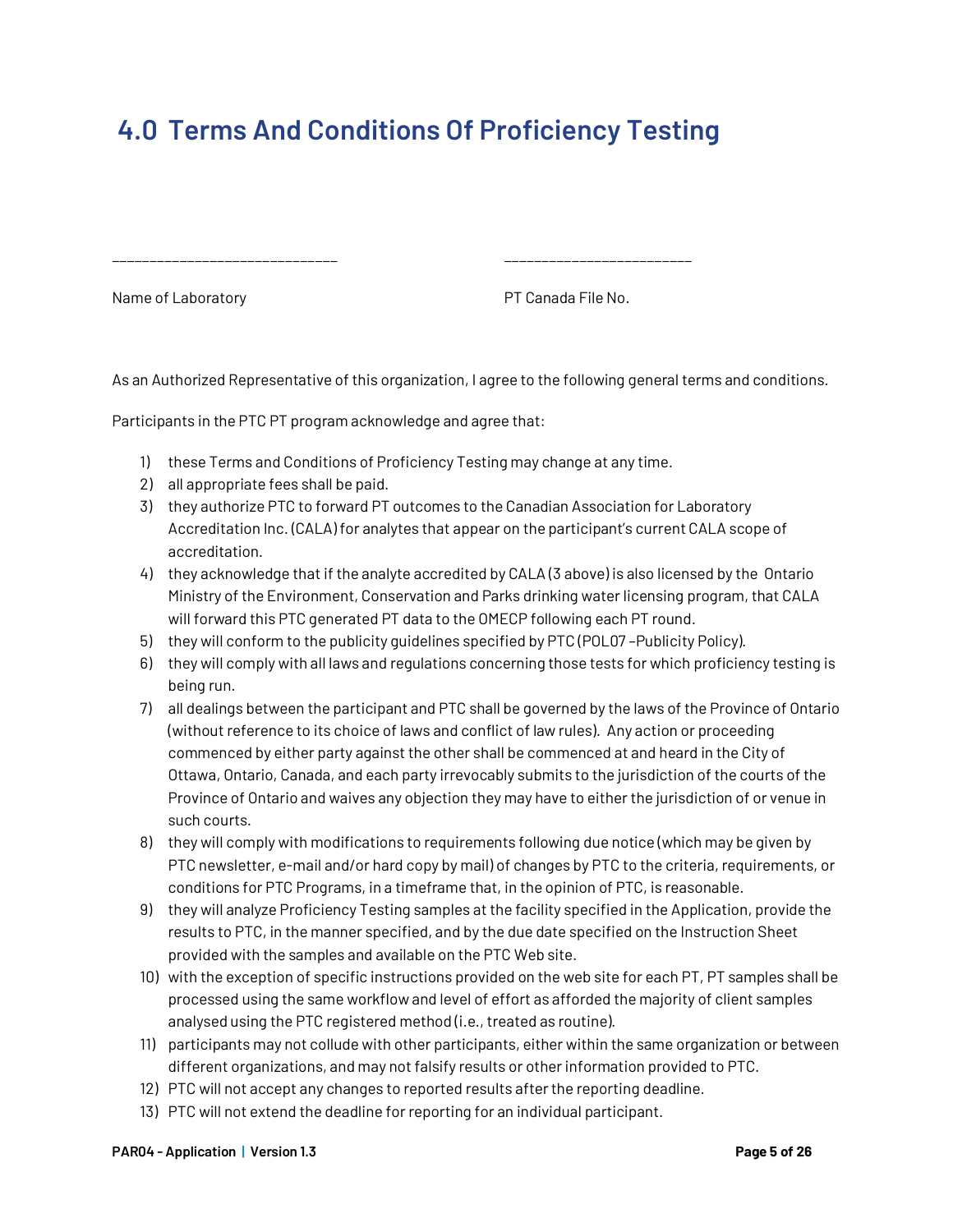- 14) the participant will pay for any replacement samples with the exception of those lost or damaged during the shipping process. PTC must be notified within forty-eight hours of sample delivery of any damages. The participant will pay for any replacement samples requested more than forty-eight hours after receipt.
- 15) the participant may Dispute the outcome of a PT evaluation within thirty days of the Final PT Report being issued. Should the participant disagree with the resolution of the Dispute, the participant may Appeal this decision within ten days of receiving the decision on the Dispute. All communication with regard to Disputes and Appeals must be made in writing.
- 16) if the participant resides outside of Canada, the participant will pay shipping costs calculated as 25% of the sample fees registered for the PT round. PTC delivery responsibilities are considered to have been met once the PT samples have arrived in the participant's country and awaiting customs clearance.
- 17) PTC, and PTC's directors, officers, employees, and agents shall not be liable to the laboratory for any claims, damages, expenses, demands, losses, including lost revenue or profits, or any special, consequential or indirect damages whatsoever, arising from or incidental to the suspension or withdrawal of proficiency testing recognition by PTC, including without limitation, in the event when, following a dispute or an appeal instituted by the laboratory, the proficiency testing recognition status of the laboratory is reinstated by PTC, or to any other services offered by PTC, including without limitation, its published PT Directory of Laboratories.
- 18) the participant recognizes the right of PTC to suspend proficiency testing participation for any breach of paragraphs 1 to 17 of these TERMS AND CONDITIONS OF PROFICIENCY TESTING.

 $\Box$  This laboratory is licensed or applying for a license under the OSDWA.

Authorized Representative **Signature** Signature

Title **Date** Date DD/MM/YY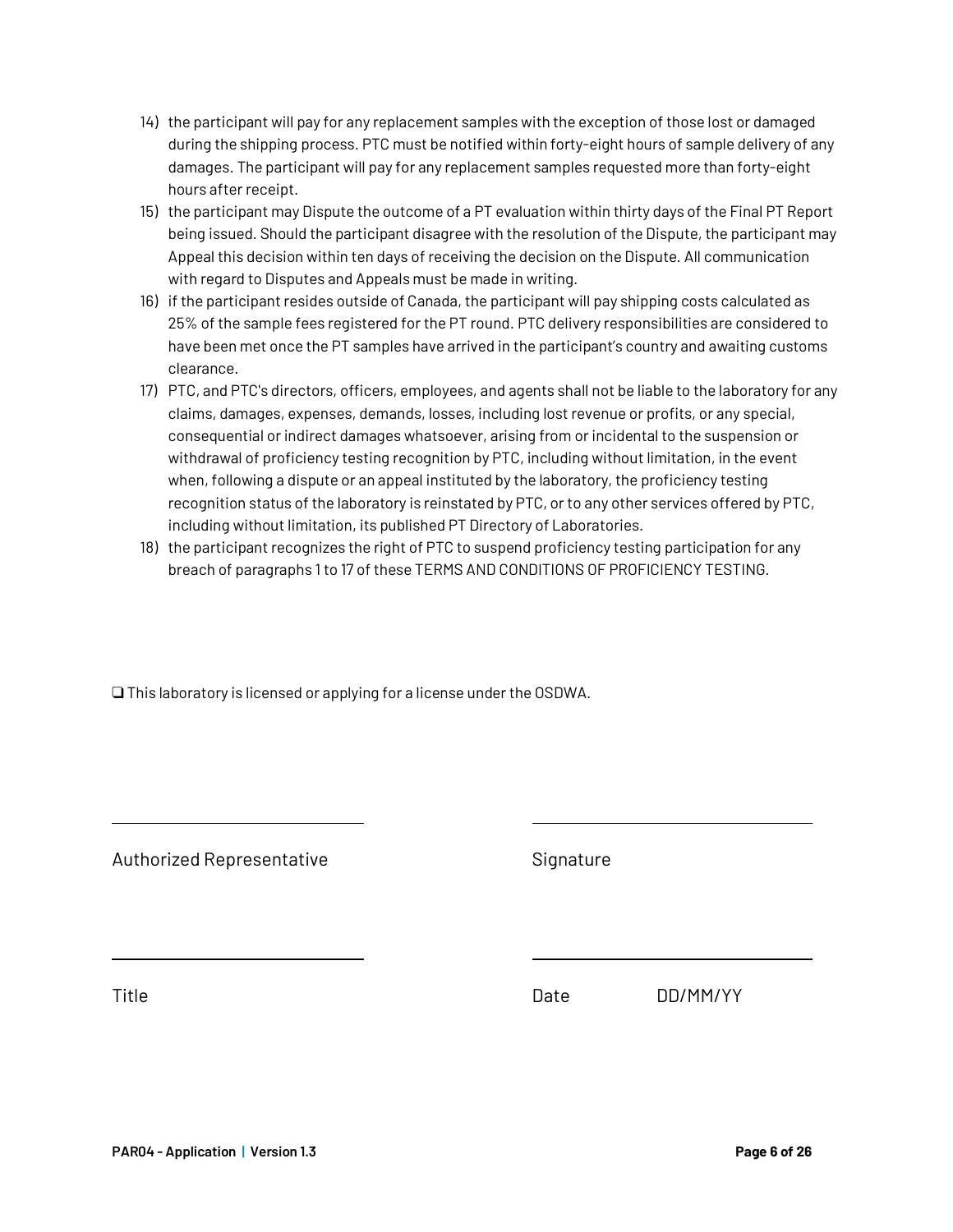# **5.0 Proficiency Testing Participation**

The tables below identify all tests that are part of the PT Canada Proficiency Testing Program. Please indicate the new or additional participation you require by:

- 1) Analyte: check the appropriate analyte(s) that are to be added;
- 2) Test Method: The Test Method is defined in terms of analytical techniques. Examples include: ICP-MS; GC/MS; etc. For microbiology methods, specify the media (e.g., MF-mENDO); and,
- 3) Quantity: The number of sample sets that are required. Unless otherwise requested, the participant will receive one set of samples per study.

The default PT registration involves receiving samples in the months indicated. The months that each PT is offered is provided in the application below. If the participant only requires samples in one of these months, please indicate below:

| <b>Test Group Series</b> | <b>Check only one per series</b> |                  |                  |  |  |
|--------------------------|----------------------------------|------------------|------------------|--|--|
| Mar./Oct. Test Groups    | $\Box$ Mar. and Oct.             | $\Box$ Mar. only | $\Box$ Oct. only |  |  |
| Jan./Jun. Test Groups    | $\Box$ Jan. and Jun.             | $\Box$ Jan. only | $\Box$ Jun. only |  |  |

If a PT participant is already receiving either a Jan/Jun or Mar/Oct group, we cannot accept a request for a single study participation for that same group. For example, if you are registered for a Jan/Jun group, you cannot request another Jan/Jun group but to only participate in either just January or just June. If you are not currently registered for a Jan/Jun or Mar/Oct study, you can then request a single study participation.

The participant is responsible for arranging customs clearance where necessary.

PT Canada provides discounts to Institutional members of the Canadian Association for Laboratory Accreditation (CALA). If you would like to become a CALA member, please vist th CALA website (**www.cala.ca**).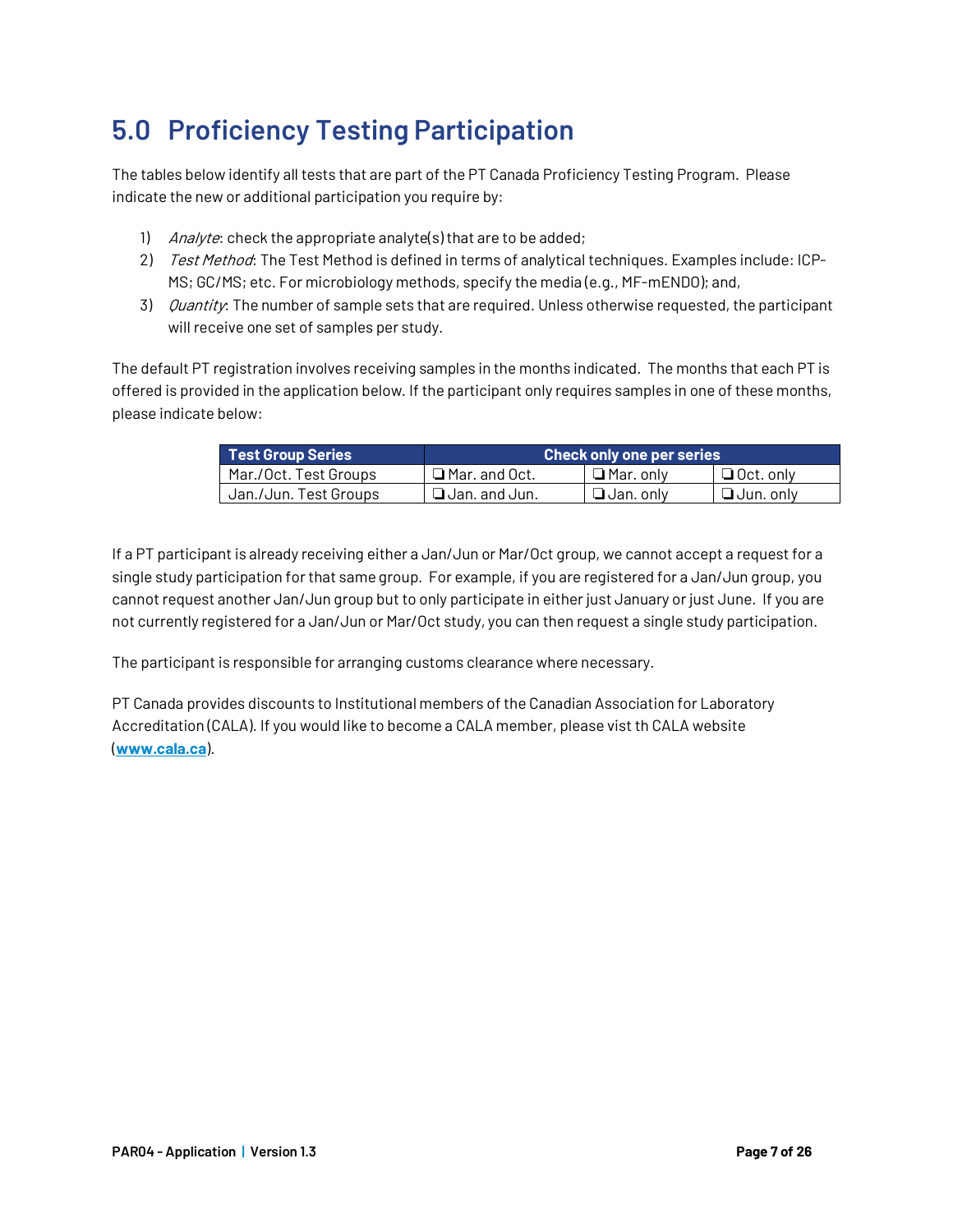#### 5.1 WATER INORGANICS

| <b>C01A Major lons In Water</b> |        |                                |                                   |
|---------------------------------|--------|--------------------------------|-----------------------------------|
|                                 |        | <b>Analyte</b>                 | <b>Test Method</b>                |
| Mar. and Oct.                   | $\Box$ | Alkalinity (pH 4.5)            |                                   |
| 500 mL                          | ❏      | Calcium                        |                                   |
| Preservative: None              | ❏      | Chloride                       |                                   |
|                                 | ❏      | Conductivity (25 $^{\circ}$ C) |                                   |
|                                 | ❏      | Fluoride                       |                                   |
|                                 | ❏      | Hardness (as $CaCO3$ )         |                                   |
|                                 | $\Box$ | Inorganic Carbon               |                                   |
|                                 | ❏      | Magnesium                      |                                   |
|                                 | ❏      | Nitrate                        |                                   |
|                                 | ❏      | Nitrate plus Nitrite           |                                   |
|                                 | ❏      | Potassium                      |                                   |
|                                 | ❏      | Reactive Silica                |                                   |
|                                 | ❏      | Sodium                         |                                   |
|                                 | ❏      | Sulfate                        |                                   |
|                                 |        |                                | Quantity Requested (Default = 1): |

| <b>CO1B Simple Nutrients In Water</b> |   |                |                    |  |  |  |
|---------------------------------------|---|----------------|--------------------|--|--|--|
|                                       |   | <b>Analyte</b> | <b>Test Method</b> |  |  |  |
| Mar. and Oct.                         |   | Ammonia        |                    |  |  |  |
| 250 mL                                |   | <b>Bromide</b> |                    |  |  |  |
| Preservative: None                    |   | Nitrite        |                    |  |  |  |
|                                       | ⊔ | Organic Carbon |                    |  |  |  |
|                                       |   | Phosphate      |                    |  |  |  |
|                                       |   |                |                    |  |  |  |

Quantity Requested (Default = 1) :

| <b>CO2A Metals (Full Range) In Water</b> |        |                |                    |  |  |
|------------------------------------------|--------|----------------|--------------------|--|--|
|                                          |        | <b>Analyte</b> | <b>Test Method</b> |  |  |
| Mar. and Oct.                            | ❏      | Aluminum       |                    |  |  |
| 250 mL                                   | ❏      | Antimony       |                    |  |  |
| Preservative: $0.2\%$ HNO <sub>3</sub>   | ❏      | Arsenic        |                    |  |  |
|                                          | ❏      | Barium         |                    |  |  |
|                                          | $\Box$ | Beryllium      |                    |  |  |
|                                          | ❏      | Boron          |                    |  |  |
|                                          | ❏      | Cadmium        |                    |  |  |
|                                          | ❏      | Chromium       |                    |  |  |
|                                          | ❏      | Cobalt         |                    |  |  |
|                                          | ❏      | Copper         |                    |  |  |
|                                          | ❏      | Iron           |                    |  |  |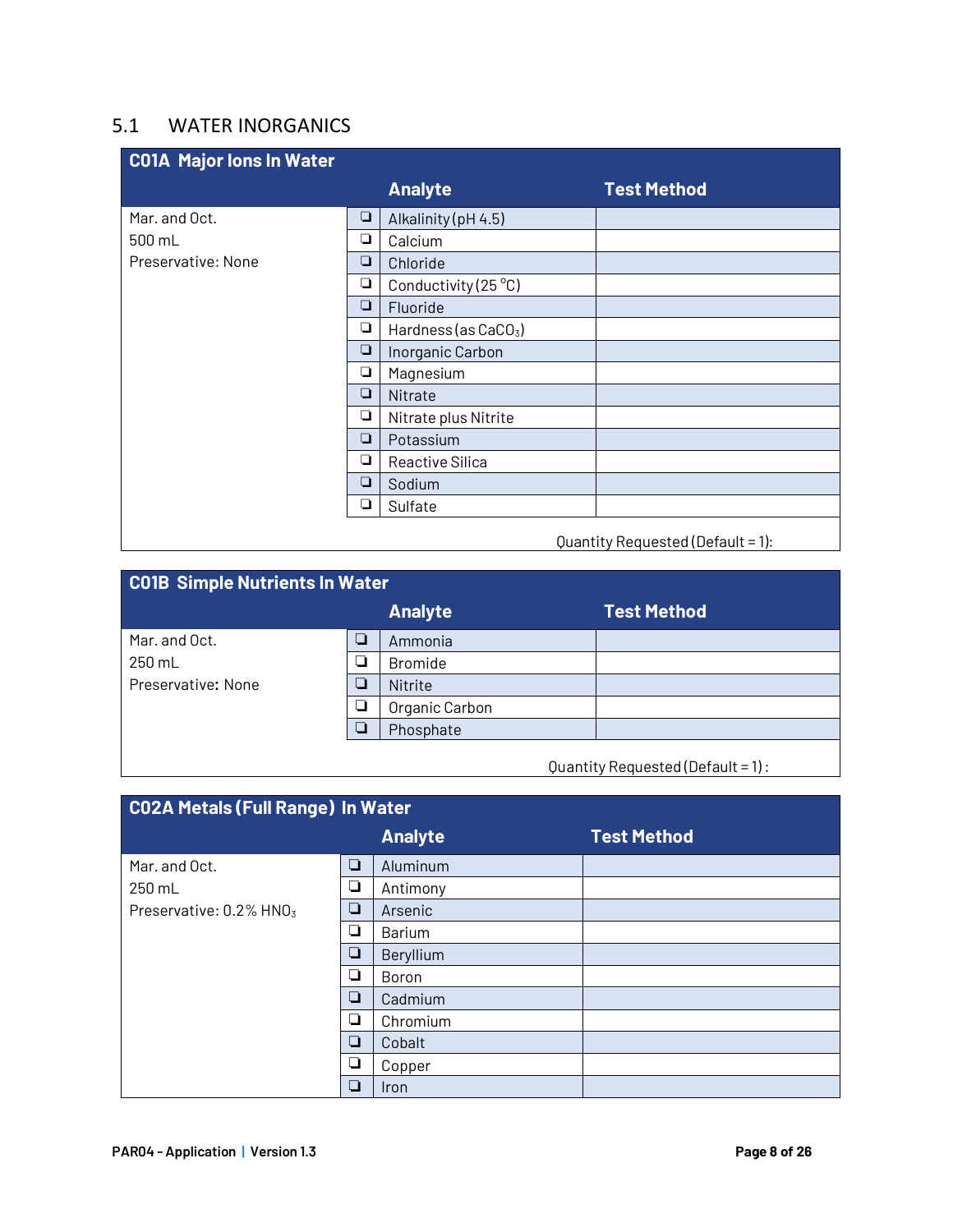| CO2A (Cont.) |        |                |                                   |
|--------------|--------|----------------|-----------------------------------|
|              |        | <b>Analyte</b> | <b>Test Method</b>                |
|              | $\Box$ | Lead           |                                   |
|              | ❏      | Manganese      |                                   |
|              | $\Box$ | Molybdenum     |                                   |
|              | ⊔      | Nickel         |                                   |
|              | $\Box$ | Selenium       |                                   |
|              | ⊔      | Silver         |                                   |
|              | $\Box$ | Strontium      |                                   |
|              | ❏      | Thallium       |                                   |
|              | $\Box$ | Tin            |                                   |
|              | $\Box$ | Titanium       |                                   |
|              | $\Box$ | Uranium        |                                   |
|              | ❏      | Vanadium       |                                   |
|              | $\Box$ | Zinc           |                                   |
|              |        |                | Quantity Requested (Default = 1): |

**C02B Metals (High Range) In Water Analyte Test Method** Mar. and Oct.  $\boxed{\Box}$  Aluminum  $250 \text{ mL}$   $\Box$  Barium Preservative:  $0.2\%$  HNO<sub>3</sub>  $\boxed{\Box}$  Boron □ Chromium **Q** Cobalt **Q** Copper  $\Box$  Iron  $\Box$  Lead **Q** | Manganese  $\Box$  | Molybdenum  $\Box$  Nickel □ Strontium  $\boxed{\Box}$  Thallium  $\begin{array}{|c|c|}\n\hline\n\hline\n\end{array}$  Titanium<br>  $\begin{array}{|c|c|}\n\hline\n\end{array}$  Vanadium ! Vanadium  $\Box$  Zinc

#### Quantity Requested (Default = 1)

| <b>CO2C Metals (Total) In Water</b> |  |                |               |  |  |  |
|-------------------------------------|--|----------------|---------------|--|--|--|
|                                     |  | <b>Analyte</b> | Test Method ' |  |  |  |
| Mar. and Oct.                       |  | Aluminum       |               |  |  |  |
| 250 mL                              |  | Antimony       |               |  |  |  |
| Preservative: 0.2% HNO <sub>3</sub> |  | Arsenic        |               |  |  |  |
|                                     |  | <b>Barium</b>  |               |  |  |  |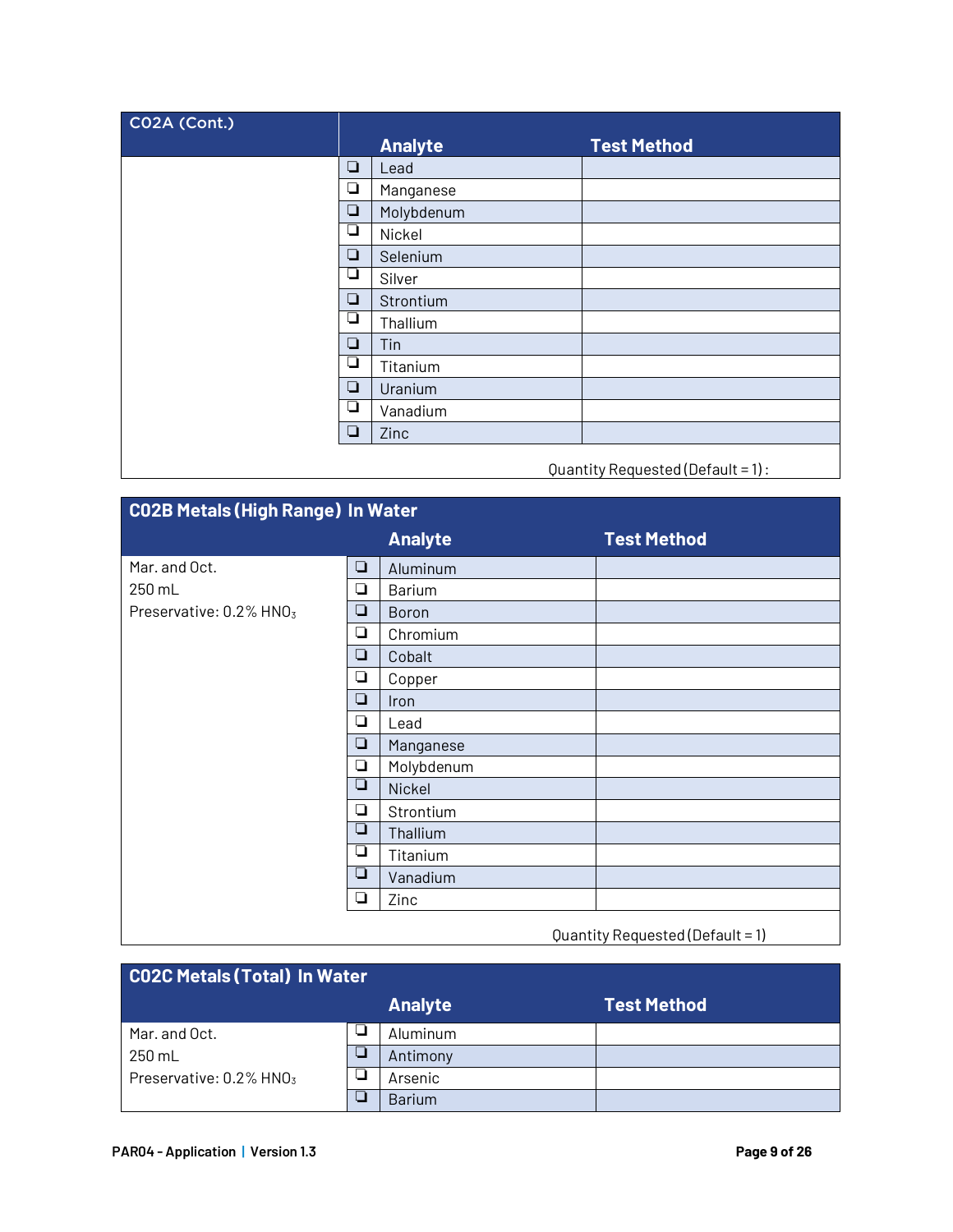| CO2C (Cont.) |        |                |                                   |
|--------------|--------|----------------|-----------------------------------|
|              |        | <b>Analyte</b> | <b>Test Method</b>                |
|              | ❏      | Beryllium      |                                   |
|              | $\Box$ | Boron          |                                   |
|              | $\Box$ | Cadmium        |                                   |
|              | ❏      | Chromium       |                                   |
|              | ❏      | Cobalt         |                                   |
|              | $\Box$ | Copper         |                                   |
|              | ❏      | Iron           |                                   |
|              | ❏      | Lead           |                                   |
|              | ❏      | Manganese      |                                   |
|              | $\Box$ | Molybdenum     |                                   |
|              | $\Box$ | Nickel         |                                   |
|              | ❏      | Selenium       |                                   |
|              | ❏      | Silver         |                                   |
|              | $\Box$ | Strontium      |                                   |
|              | ❏      | Thallium       |                                   |
|              | ❏      | Tin            |                                   |
|              | ❏      | Titanium       |                                   |
|              | ❏      | Uranium        |                                   |
|              | ❏      | Vanadium       |                                   |
|              | ❏      | Zinc           |                                   |
|              |        |                | Quantity Requested (Default = 1): |

| <b>CO3 Complex Nutrients in Water</b> |  |                                |                                      |  |  |
|---------------------------------------|--|--------------------------------|--------------------------------------|--|--|
|                                       |  | <b>Analyte</b>                 | <b>Test Method</b>                   |  |  |
| Mar. and Oct.                         |  | <b>Total Kjeldahl Nitrogen</b> |                                      |  |  |
| 250 mL                                |  | <b>Total Phosphorus</b>        |                                      |  |  |
| Preservative: $pH < 2 H_2SO_4$        |  |                                | Quantity Requested (Default = $1$ ): |  |  |

| C04A Solids in Water |  |                                  |                                      |  |  |  |
|----------------------|--|----------------------------------|--------------------------------------|--|--|--|
|                      |  | <b>Analyte</b>                   | <b>Test Method</b>                   |  |  |  |
| Mar. and Oct.        |  | <b>Total Dissolved Solids</b>    |                                      |  |  |  |
| 500 mL               |  | <b>Total Suspended Solids</b>    |                                      |  |  |  |
| Preservative: None   |  | <b>Volatile Suspended Solids</b> |                                      |  |  |  |
|                      |  |                                  | Quantity Requested (Default = $1$ ): |  |  |  |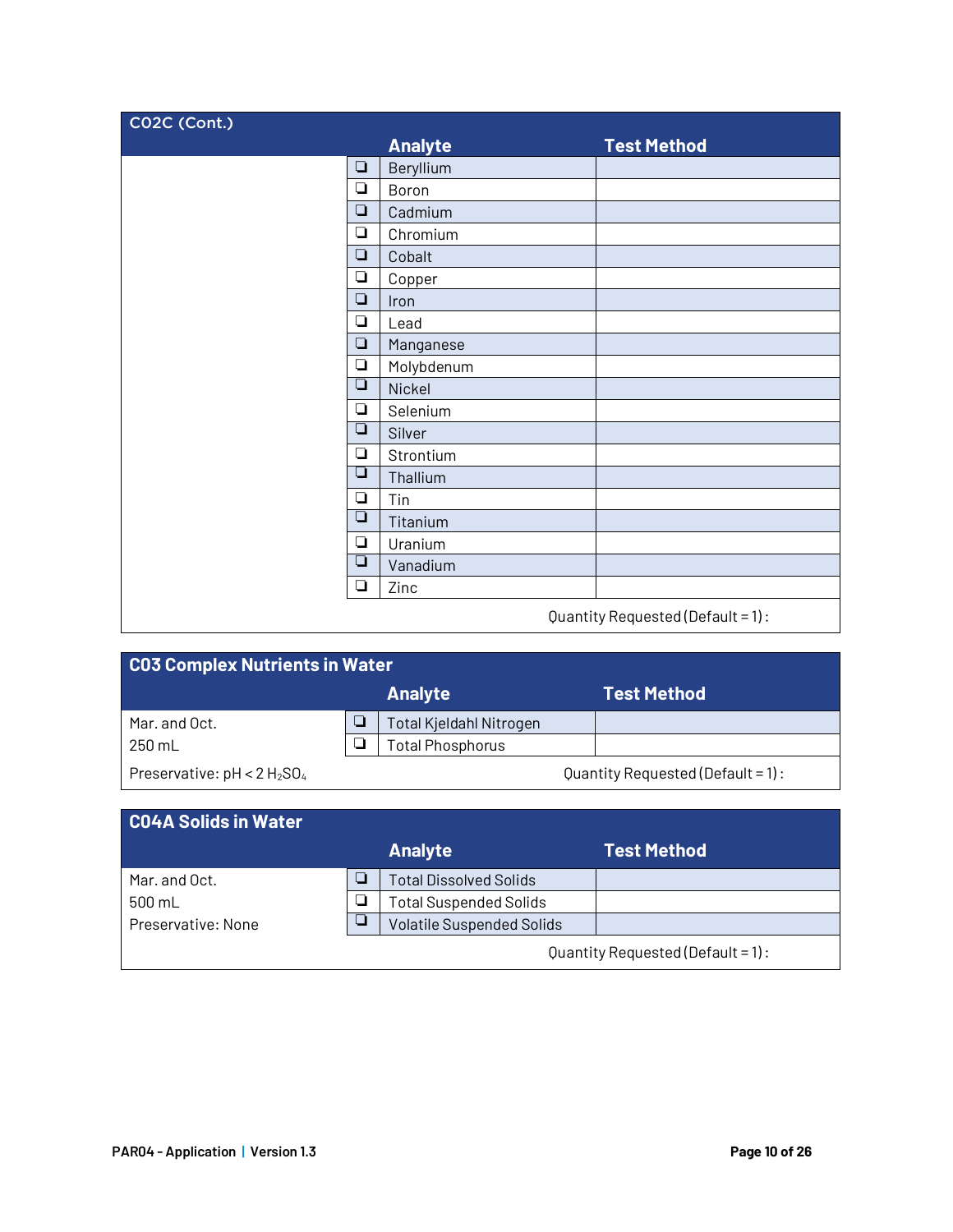| C04B Biochemical Oxygen Demand in Water |  |                |  |                                   |  |  |
|-----------------------------------------|--|----------------|--|-----------------------------------|--|--|
|                                         |  | <b>Analyte</b> |  | <b>Test Method</b>                |  |  |
| Mar. and Oct.                           |  | BOD(5 day)     |  |                                   |  |  |
| 1000 mL                                 |  | CBOD(5 day)    |  |                                   |  |  |
| Preservative: Freezing                  |  |                |  | Quantity Requested (Default = 1): |  |  |

**C04C Turbidity in Water Analyte Test Method** Mar. and Oct.  $\boxed{\Box}$  Turbidity 100 mL Preservative: None **Preservative:** None  $\alpha$  **Preservative:** None

| <b>CO4D Chemical Oxygen Demand in Water</b> |  |                |  |                                      |  |
|---------------------------------------------|--|----------------|--|--------------------------------------|--|
|                                             |  | <b>Analyte</b> |  | <b>Test Method</b>                   |  |
| Mar. and Oct.                               |  | <b>COD</b>     |  |                                      |  |
| $100 \text{ mL}$                            |  |                |  |                                      |  |
| Preservative: $pH < 2 H_2SO_4$              |  |                |  | Quantity Requested (Default = $1$ ): |  |

| <b>C14 Cyanide in Water</b> |                                   |                                   |
|-----------------------------|-----------------------------------|-----------------------------------|
|                             | <b>Analyte</b>                    | Test Method                       |
| Mar. and Oct.               | Cyanide (Strong acid dissociable) |                                   |
| $100 \text{ mL}$            |                                   |                                   |
| Preservative: pH > 12 NaOH  |                                   | Quantity Requested (Default = 1): |

| C15 pH in Water    |                |                                      |
|--------------------|----------------|--------------------------------------|
|                    | <b>Analyte</b> | <b>Test Method</b>                   |
| Mar. and Oct.      | pH             |                                      |
| $125 \text{ mL}$   |                |                                      |
| Preservative: None |                | Quantity Requested (Default = $1$ ): |

| <b>C19 Mercury in Water</b>             |                |                                      |
|-----------------------------------------|----------------|--------------------------------------|
|                                         | <b>Analyte</b> | <b>Test Method</b>                   |
| Mar. and Oct.                           | Mercury        |                                      |
| $125 \text{ mL}$                        |                |                                      |
| Preservative: 0.5% Bromine Monochloride |                | Quantity Requested (Default = $1$ ): |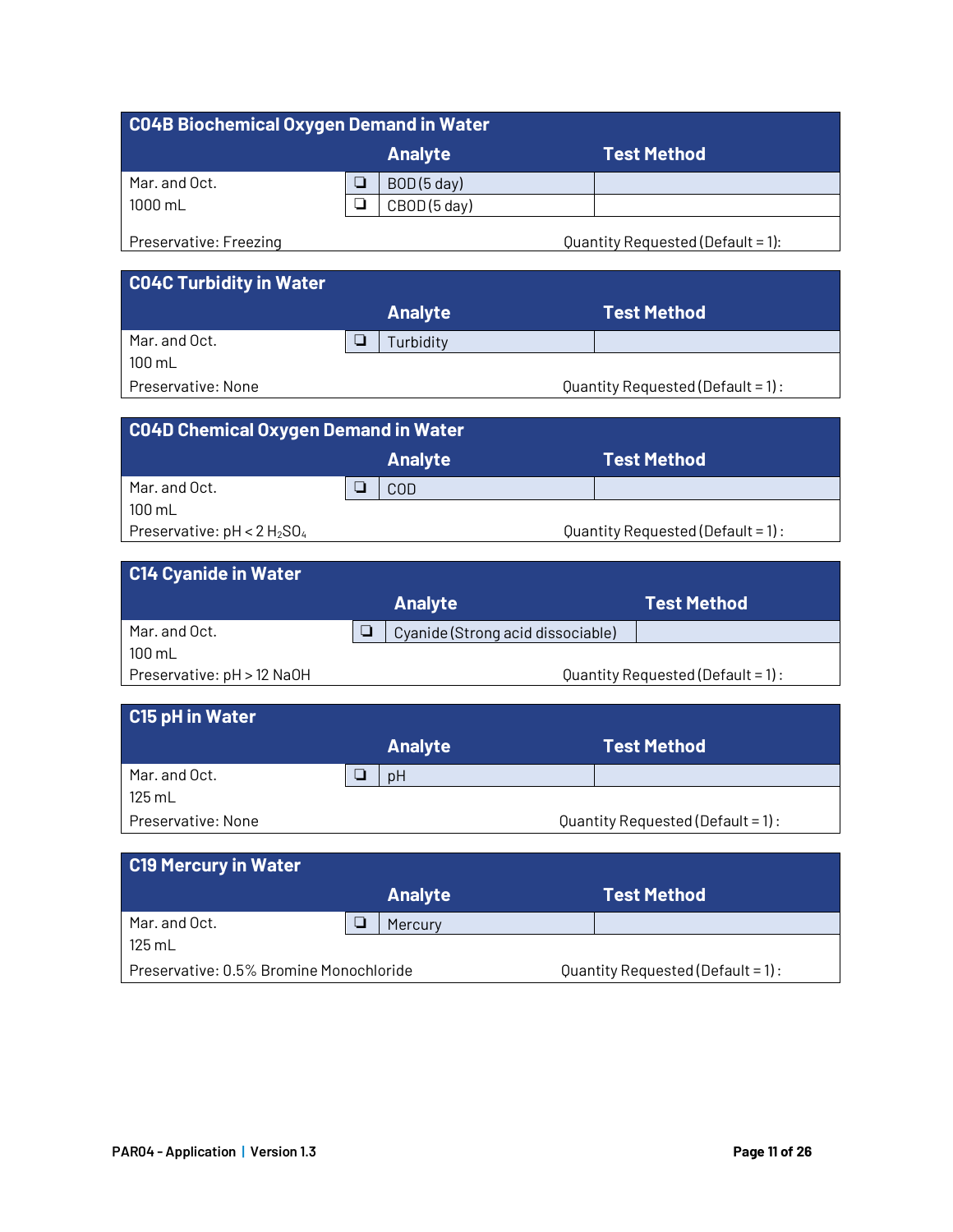| <b>C32 Chlorine in Water</b> |                      |                                   |
|------------------------------|----------------------|-----------------------------------|
|                              | <b>Analyte</b>       | <b>Test Method</b>                |
| Mar. and Oct.                | <b>Free Chlorine</b> |                                   |
| 250 mL                       | Total Chlorine       |                                   |
| Preservative: None           |                      | Quantity Requested (Default = 1): |

| <b>C33 Total 4AAP Phenolics in Water</b> |                                      |                        |  |                                   |  |  |
|------------------------------------------|--------------------------------------|------------------------|--|-----------------------------------|--|--|
|                                          | <b>Analyte</b><br><b>Test Method</b> |                        |  |                                   |  |  |
| Mar. and Oct.                            |                                      | <b>Total Phenolics</b> |  |                                   |  |  |
| 250 mL                                   |                                      |                        |  |                                   |  |  |
| Preservative: $pH < 2 H_2SO_4$           |                                      |                        |  | Quantity Requested (Default = 1): |  |  |
|                                          |                                      |                        |  |                                   |  |  |

| <b>C34 Oil and Grease in Water</b> |   |                        |  |                                   |  |  |  |
|------------------------------------|---|------------------------|--|-----------------------------------|--|--|--|
|                                    |   | <b>Analyte</b>         |  | Test Method                       |  |  |  |
| Jan. and Jun.                      | ப | Mineral Oil and Grease |  |                                   |  |  |  |
| $1000 \text{ mL}$                  |   | Total Oil and Grease   |  |                                   |  |  |  |
| Preservative: $pH < 2 H_2SO_4$     |   |                        |  | Quantity Requested (Default = 1): |  |  |  |

| <b>C37 Colour in Water</b> |                    |                                   |
|----------------------------|--------------------|-----------------------------------|
|                            | <b>Analyte</b>     | <b>Test Method</b>                |
| Mar. and Oct.              | <b>True Colour</b> |                                   |
| $125 \text{ mL}$           |                    |                                   |
| Preservative: pH < 2 HCl   |                    | Quantity Requested (Default = 1): |

| <b>C41 Hexavalent Chromium in Water</b>                                           |  |                     |  |  |  |  |
|-----------------------------------------------------------------------------------|--|---------------------|--|--|--|--|
| <b>Analyte</b><br><b>Test Method</b>                                              |  |                     |  |  |  |  |
| Jan. and Jun.                                                                     |  | Hexavalent Chromium |  |  |  |  |
| $125 \text{ mL}$                                                                  |  |                     |  |  |  |  |
| Preservative: pH 9.3 - 9.7 Ammonium Chloride<br>Quantity Requested (Default = 1): |  |                     |  |  |  |  |

| C42 Sulphide in Water              |                |                                   |
|------------------------------------|----------------|-----------------------------------|
|                                    | <b>Analyte</b> | <b>Test Method</b>                |
| Mar. and Oct.                      | Sulphide       |                                   |
| $125 \text{ mL}$                   |                |                                   |
| Preservative: pH 10 NaOH and Zn Ac |                | Quantity Requested (Default = 1): |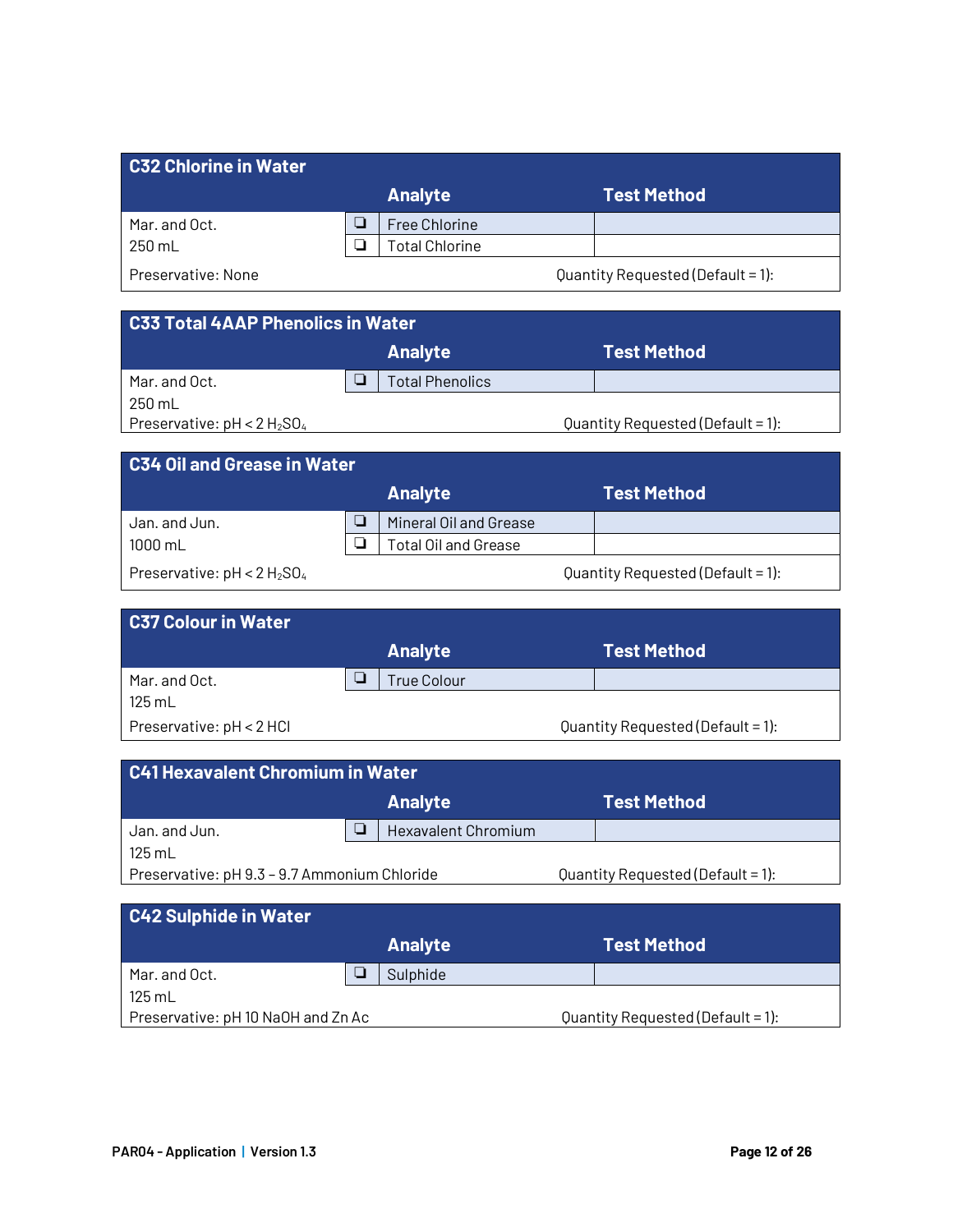| <b>C46 Acidity in Water</b> |     |                |                                   |
|-----------------------------|-----|----------------|-----------------------------------|
|                             |     | <b>Analyte</b> | <b>Test Method</b>                |
| Jan. and Jun.<br>250 mL     | 7 I | Acidity        |                                   |
| Preservative: None          |     |                | Quantity Requested (Default = 1): |

#### 5.2 WATER ORGANICS

| <b>CO6A Organochlorine Pesticides In Water</b> |   |                     |                    |  |  |
|------------------------------------------------|---|---------------------|--------------------|--|--|
|                                                |   | <b>Analyte</b>      | <b>Test Method</b> |  |  |
| Jan. and Jun.                                  | ❏ | alpha-BHC           |                    |  |  |
| 1000 mL                                        | ❏ | a-Chlordane         |                    |  |  |
| Preservative: None                             | ❏ | Aldrin              |                    |  |  |
|                                                | ❏ | Dieldrin            |                    |  |  |
|                                                | ❏ | Endosulfan I        |                    |  |  |
|                                                | ❏ | Endosulfan II       |                    |  |  |
|                                                | ❏ | Endrin              |                    |  |  |
|                                                | ❏ | g-Chlordane         |                    |  |  |
|                                                | ❏ | Heptachlor          |                    |  |  |
|                                                | ❏ | Heptachlor Epoxide  |                    |  |  |
|                                                | ❏ | Lindane (gamma-BHC) |                    |  |  |
|                                                | ❏ | Mirex               |                    |  |  |
|                                                | ❏ | o,p'-DDT            |                    |  |  |
|                                                | ❏ | p,p'-DDT            |                    |  |  |
|                                                | ❏ | p,p'Methoxychlor    |                    |  |  |
| Quantity Requested (Default = 1):              |   |                     |                    |  |  |

| <b>CO6B PCBs In Water</b> |   |                  |                                   |
|---------------------------|---|------------------|-----------------------------------|
|                           |   | <b>Analyte</b>   | <b>Test Method</b>                |
| Jan. and Jun.             | □ | Aroclor 1242     |                                   |
| $1000$ mL                 | ⊔ | Aroclor 1248     |                                   |
| Preservative: None        | □ | Aroclor 1254     |                                   |
|                           | ❏ | Aroclor 1260     |                                   |
|                           | П | <b>Total PCB</b> |                                   |
|                           |   |                  | Quantity Requested (Default = 1): |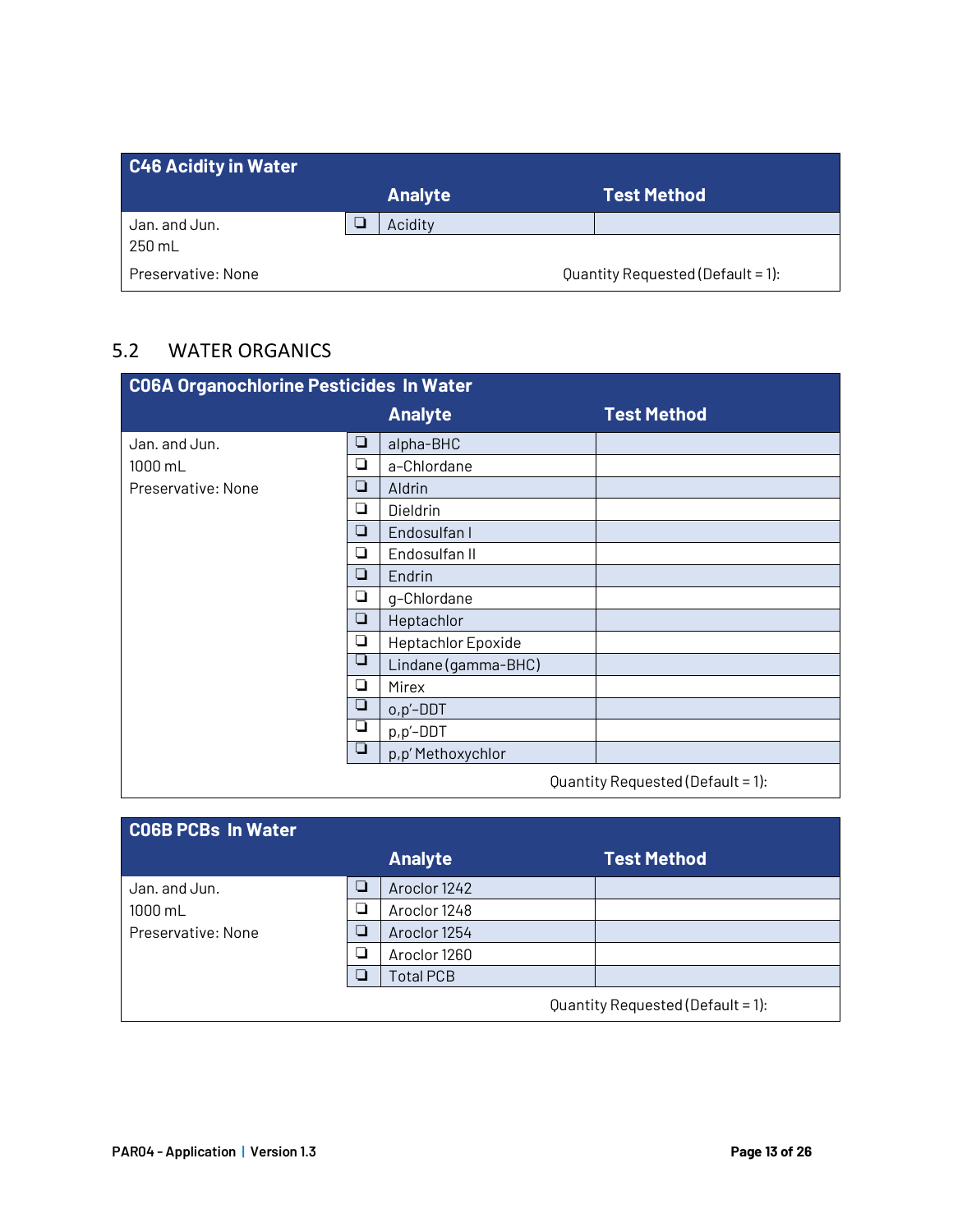| C07 Polycyclic Aromatic Hydrocarbons in Water |   |                        |                                   |  |  |
|-----------------------------------------------|---|------------------------|-----------------------------------|--|--|
|                                               |   | <b>Analyte</b>         | <b>Test Method</b>                |  |  |
| Jan. and Jun.                                 | ❏ | Acenaphthene           |                                   |  |  |
| 1000 mL                                       | ❏ | Acenaphthylene         |                                   |  |  |
| Preservative: None                            | ❏ | Anthracene             |                                   |  |  |
|                                               | ❏ | Benzo(a)anthracene     |                                   |  |  |
|                                               | ❏ | Benzo(a)pyrene         |                                   |  |  |
|                                               | ❏ | Benzo(b)fluoranthene   |                                   |  |  |
|                                               | ❏ | Benzo(b+j)fluoranthene |                                   |  |  |
|                                               | ◘ | Benzo(g,h,i)perylene   |                                   |  |  |
|                                               | ❏ | Benzo(k)fluoranthene   |                                   |  |  |
|                                               | ❏ | Chrysene               |                                   |  |  |
|                                               | ❏ | Dibenzo(a,h)anthracene |                                   |  |  |
|                                               | ◘ | Fluoranthene           |                                   |  |  |
|                                               | ❏ | Fluorene               |                                   |  |  |
|                                               | ❏ | Indeno(1,2,3-cd)pyrene |                                   |  |  |
|                                               | ❏ | Naphthalene            |                                   |  |  |
|                                               | ◘ | Phenanthrene           |                                   |  |  |
|                                               | ❏ | Pyrene                 |                                   |  |  |
|                                               |   |                        | Quantity Requested (Default = 1): |  |  |

| <b>C16 Volatile Organic Compounds In Water</b> |        |                           |                    |  |  |
|------------------------------------------------|--------|---------------------------|--------------------|--|--|
|                                                |        | <b>Analyte</b>            | <b>Test Method</b> |  |  |
| Jan. and Jun.                                  | ❏      | 1,1-Dichloroethane        |                    |  |  |
| $40$ mL $\times$ 2                             | ❏      | 1,1-Dichloroethylene      |                    |  |  |
| Pres: Sodium Bisulphate                        | ❏      | 1,1,1-Trichloroethane     |                    |  |  |
|                                                | $\Box$ | 1,1,2-Trichloroethane     |                    |  |  |
|                                                | ❏      | 1,1,2,2-Tetrachloroethane |                    |  |  |
|                                                | ❏      | 1,2-Dichlorobenzene       |                    |  |  |
|                                                | ❏      | 1,2-Dichloroethane        |                    |  |  |
|                                                | ❏      | 1,2-Dichloropropane       |                    |  |  |
|                                                | ❏      | 1,3-Dichlorobenzene       |                    |  |  |
|                                                | ❏      | 1,4-Dichlorobenzene       |                    |  |  |
|                                                | $\Box$ | Acetone (2-Propanone)     |                    |  |  |
|                                                | ❏      | Benzene                   |                    |  |  |
|                                                | ❏      | Bromodichloromethane      |                    |  |  |
|                                                | ❏      | <b>Bromoform</b>          |                    |  |  |
|                                                | ❏      | Carbon Tetrachloride      |                    |  |  |
|                                                | ❏      | Chlorobenzene             |                    |  |  |
|                                                | ⊔      | Chlorodibromomethane      |                    |  |  |
|                                                | ❏      | Chloroform                |                    |  |  |

 $\mathbf{I}$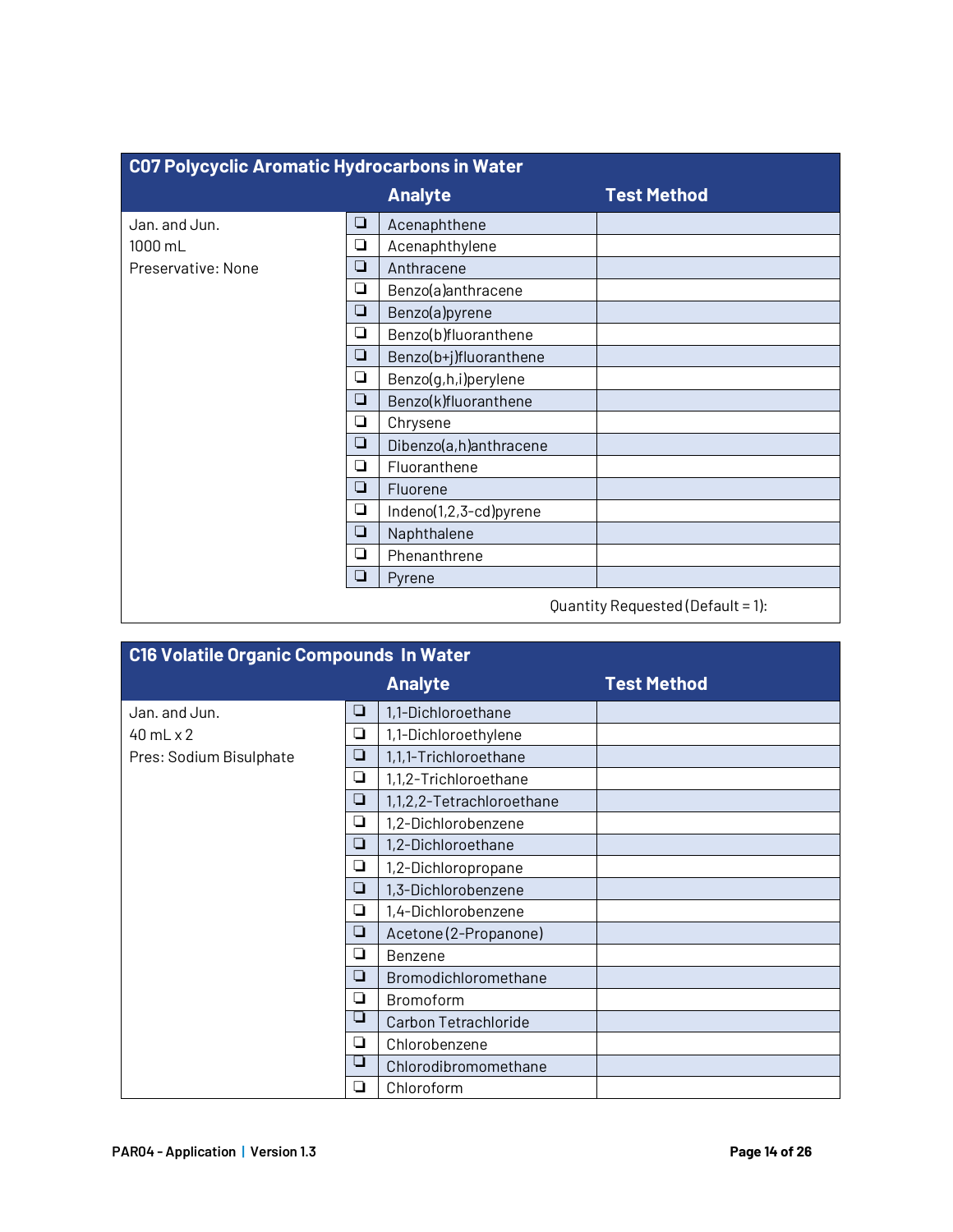| <b>C16 (Cont.)</b>                |   |                            |                    |  |
|-----------------------------------|---|----------------------------|--------------------|--|
|                                   |   | <b>Analyte</b>             | <b>Test Method</b> |  |
|                                   | ⊔ | cis-1,2-Dichloroethylene   |                    |  |
|                                   | ❏ | cis-1,3-Dichloropropene    |                    |  |
|                                   | ❏ | Dichloromethane            |                    |  |
|                                   | ❏ | Ethylbenzene               |                    |  |
|                                   | ⊔ | Ethylene dibromide         |                    |  |
|                                   | ◘ | m/p-xylene                 |                    |  |
|                                   | ❏ | Methyl ethyl ketone        |                    |  |
|                                   | ❏ | Methyl isobutyl ketone     |                    |  |
|                                   | ⊔ | Methyl t-butyl ether       |                    |  |
|                                   | ❏ | o-xylene                   |                    |  |
|                                   | ⊔ | Styrene                    |                    |  |
|                                   | ❏ | Tetrachloroethylene        |                    |  |
|                                   | ❏ | Toluene                    |                    |  |
|                                   | ❏ | trans-1,2-Dichloroethylene |                    |  |
|                                   | ❏ | trans-1,3-Dichloropropene  |                    |  |
|                                   | ❏ | Trichloroethylene          |                    |  |
|                                   | ❏ | Trichlorofluoromethane     |                    |  |
|                                   | ⊔ | Vinyl Chloride             |                    |  |
| Quantity Requested (Default = 1): |   |                            |                    |  |

| <b>C22 Organophosphorus Pesticides In Water</b> |   |                       |                                   |  |  |  |
|-------------------------------------------------|---|-----------------------|-----------------------------------|--|--|--|
|                                                 |   | <b>Analyte</b>        | <b>Test Method</b>                |  |  |  |
| Jan. and Jun.                                   | ❏ | Atrazine              |                                   |  |  |  |
| 1000 mL                                         | ❏ | Azinphos-methyl       |                                   |  |  |  |
| Preservative: None                              | ❏ | Bendiocarb            |                                   |  |  |  |
|                                                 | ❏ | Carbaryl              |                                   |  |  |  |
|                                                 | ❏ | Carbofuran            |                                   |  |  |  |
|                                                 | ❏ | Chlorpyriphos (ethyl) |                                   |  |  |  |
|                                                 | ❏ | Cyanazine             |                                   |  |  |  |
|                                                 | ❏ | Diazinon              |                                   |  |  |  |
|                                                 | ❏ | Dimethoate            |                                   |  |  |  |
|                                                 | ❏ | Diuron                |                                   |  |  |  |
|                                                 | ❏ | Malathion             |                                   |  |  |  |
|                                                 | ❏ | Metolachlor           |                                   |  |  |  |
|                                                 | ❏ | Metribuzin            |                                   |  |  |  |
|                                                 | ❏ | Parathion (ethyl)     |                                   |  |  |  |
|                                                 | ❏ | Phorate               |                                   |  |  |  |
|                                                 | ❏ | Simazine              |                                   |  |  |  |
|                                                 | ❏ | Terbufos              |                                   |  |  |  |
|                                                 | ❏ | Trifluralin           |                                   |  |  |  |
|                                                 |   |                       | Quantity Requested (Default = 1): |  |  |  |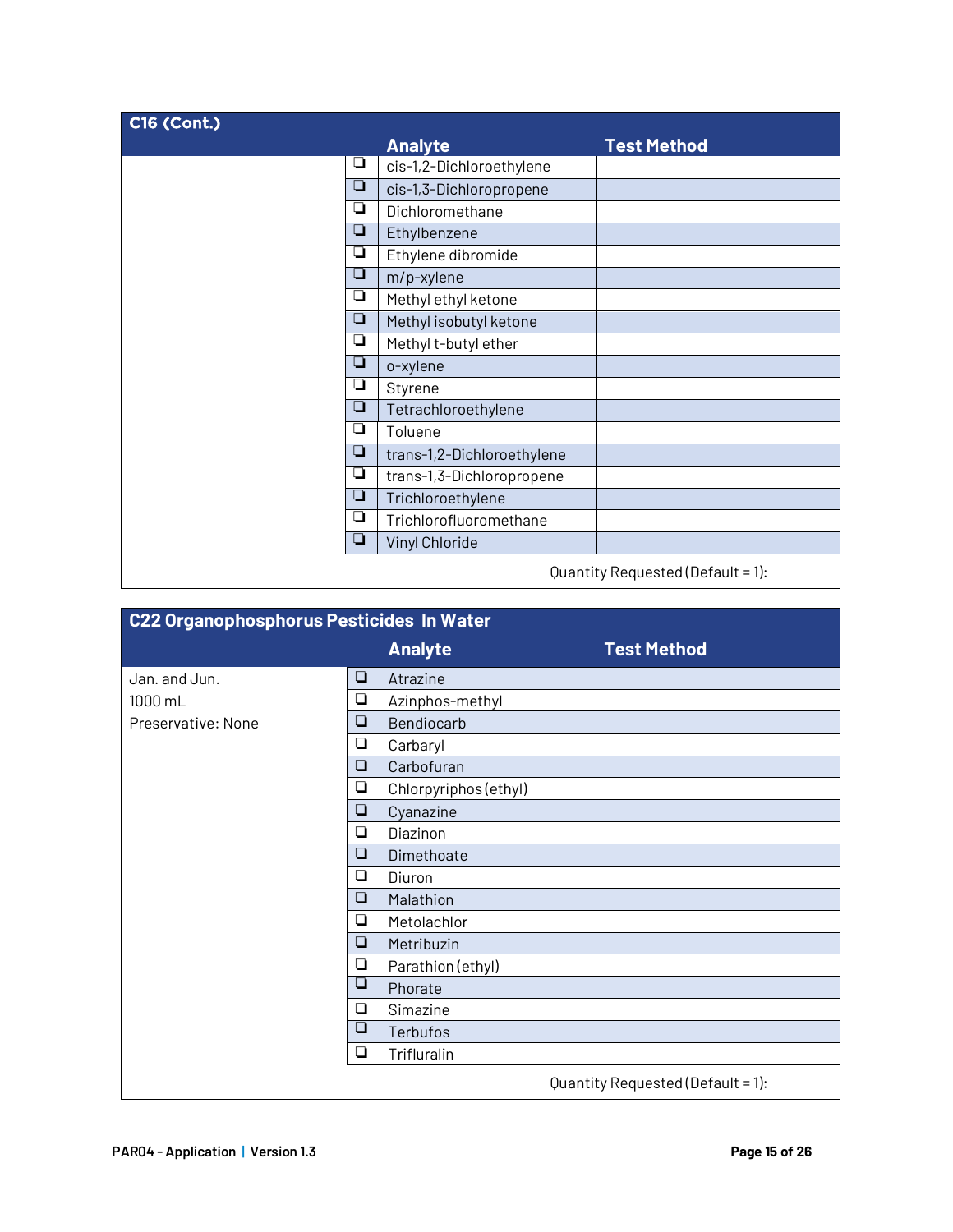| C24 Aryloxy Acid Pesticides In Water |   |                                    |                    |  |  |  |
|--------------------------------------|---|------------------------------------|--------------------|--|--|--|
|                                      |   | <b>Analyte</b>                     | <b>Test Method</b> |  |  |  |
| Jan. and Jun.                        | ❏ | 2,4-Dichlorophenoxy-acetic acid    |                    |  |  |  |
| 1000 mL                              | ❏ | 2,4,5-Trichlorophenoxy-acetic acid |                    |  |  |  |
| Preservative: $pH < 2 H_2SO_4$       |   | Bromoxynil                         |                    |  |  |  |
|                                      | ⊔ | Dicamba                            |                    |  |  |  |
|                                      | ⊔ | Diclofop-methyl (as free acid)     |                    |  |  |  |
|                                      |   | Dinoseb                            |                    |  |  |  |
|                                      | ⊔ | Picloram                           |                    |  |  |  |
| Quantity Requested (Default = 1):    |   |                                    |                    |  |  |  |

| <b>C25 Phenolic Compounds In Water</b> |                   |                           |                    |  |  |  |
|----------------------------------------|-------------------|---------------------------|--------------------|--|--|--|
|                                        |                   | <b>Analyte</b>            | <b>Test Method</b> |  |  |  |
| Jan. and Jun.                          |                   | 2,3,4,6-tetrachlorophenol |                    |  |  |  |
| $1000$ mL                              |                   | 2,4-dichlorophenol        |                    |  |  |  |
| Preservative: $pH < 2 H_2SO_4$         |                   | 2,4,6-trichlorophenol     |                    |  |  |  |
|                                        | Pentachlorophenol |                           |                    |  |  |  |
| Quantity Requested (Default = 1):      |                   |                           |                    |  |  |  |

| <b>C27 Glyphosate In Water</b>   |                |                                   |
|----------------------------------|----------------|-----------------------------------|
|                                  | <b>Analyte</b> | <b>Test Method</b>                |
| Jan. and Jun.                    | Glyphosate     |                                   |
| 250 mL                           |                |                                   |
| Preservative: 0.01% Thiosulphate |                | Quantity Requested (Default = 1): |

| C29 Aldicarb In Water            |                |                                   |
|----------------------------------|----------------|-----------------------------------|
|                                  | <b>Analyte</b> | <b>Test Method</b>                |
| Jan. and Jun.                    | Aldicarb       |                                   |
| 250 mL                           |                |                                   |
| Preservative: 0.001 Thiosulphate |                | Quantity Requested (Default = 1): |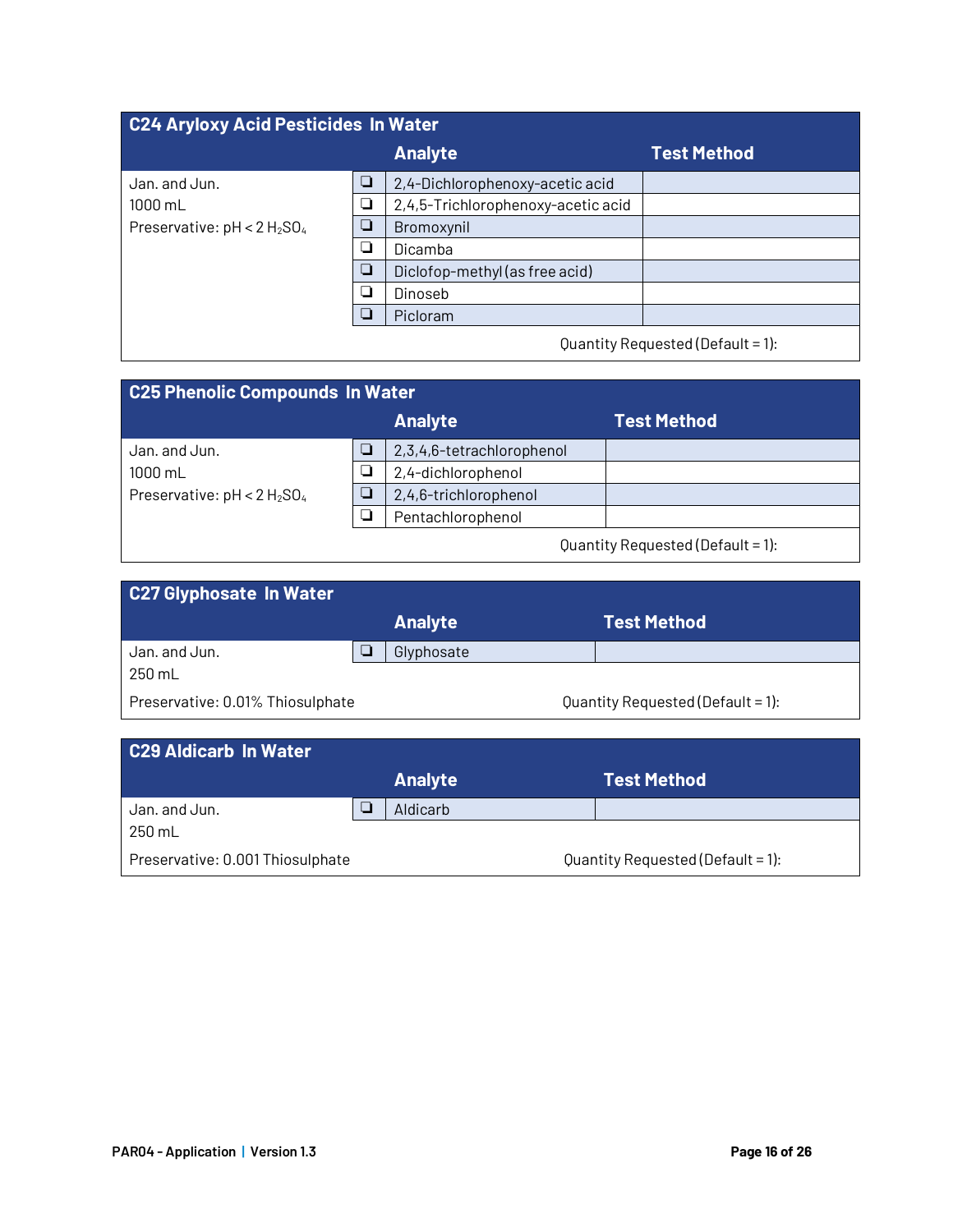| C40A Petroleum Hydrocarbons In Water |        |                  |                    |  |  |
|--------------------------------------|--------|------------------|--------------------|--|--|
|                                      |        | <b>Analyte</b>   | <b>Test Method</b> |  |  |
| Jan. and Jun.                        | $\Box$ | Benzene          |                    |  |  |
| $40$ mL $\times$ 2                   | ❏      | Ethylbenzene     |                    |  |  |
|                                      | $\Box$ | $F1: C6 - C10$   |                    |  |  |
|                                      | $\Box$ | m/p-Xylene       |                    |  |  |
|                                      | $\Box$ | o-Xylene         |                    |  |  |
|                                      | $\Box$ | Toluene          |                    |  |  |
|                                      | ⊔      | VH: C6-C10 (NEW) |                    |  |  |
| $\overline{\phantom{0}}$             |        |                  |                    |  |  |

Preservative: Sodium Bisulphate and and the Cuantity Requested (Default = 1):

| <b>C40B Petroleum Hydrocarbons In Water</b> |  |                 |                    |  |  |
|---------------------------------------------|--|-----------------|--------------------|--|--|
|                                             |  | <b>Analyte</b>  | <b>Test Method</b> |  |  |
| Jan. and Jun.                               |  | $F2: C10 - C16$ |                    |  |  |
| $1000 \text{ mL}$                           |  | $F3: C16 - C34$ |                    |  |  |
| Preservative: None                          |  | $F4: C34 - C50$ |                    |  |  |
| Quantity Requested (Default = 1):           |  |                 |                    |  |  |

| C47 Haloacetic Acids In Water                                        |        |                        |                    |  |
|----------------------------------------------------------------------|--------|------------------------|--------------------|--|
|                                                                      |        | <b>Analyte</b>         | <b>Test Method</b> |  |
| Jan. and Jun.                                                        | $\Box$ | Bromochloroacetic acid |                    |  |
| $40$ mL $\times$ 2                                                   | ⊔      | Dibromoacetic acid     |                    |  |
|                                                                      |        | Dichloroacetic acid    |                    |  |
|                                                                      | □      | Monobromoacetic acid   |                    |  |
|                                                                      | □      | Monochloroacetic acid  |                    |  |
|                                                                      |        | Trichloroacetic acid   |                    |  |
| Quantity Requested (Default = 1):<br>Preservative: Ammonium Chloride |        |                        |                    |  |

### 5.3 WATER MICROBIOLOGY

| <b>CO5A Microbiology (Quantified) In Water</b> |  |                           |             |  |
|------------------------------------------------|--|---------------------------|-------------|--|
|                                                |  | <b>Analyte</b>            | Test Method |  |
| Mar. and Oct.                                  |  | Escherichia coli(E.coli)  |             |  |
| $2 - 5$ m                                      |  | Fecal (Thermotolerant)    |             |  |
| Preservative: Stabilized                       |  | Heterotrophic Plate Count |             |  |
|                                                |  | <b>Total Coliforms</b>    |             |  |
| Quantity Requested (Default = 1):              |  |                           |             |  |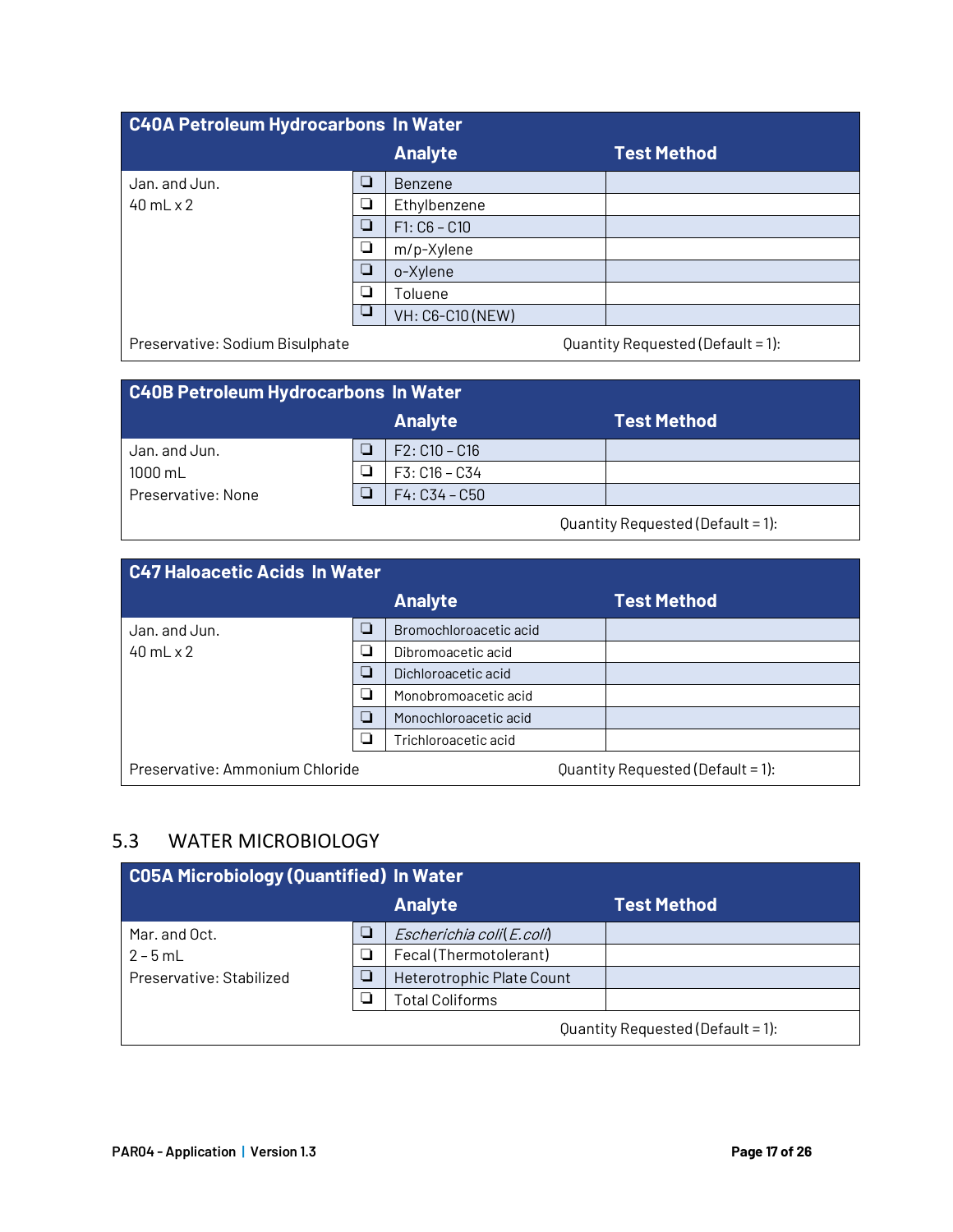| C05B Microbiology (Presence/Absence) In Water |                               |                          |                                   |
|-----------------------------------------------|-------------------------------|--------------------------|-----------------------------------|
|                                               | <b>Analyte</b><br>Test Method |                          |                                   |
| Mar. and Oct.                                 |                               | Escherichia coli(E.coli) |                                   |
| $2 - 5$ mL                                    |                               | 「otal Coliforms」         |                                   |
| Preservative: Stabilized                      |                               |                          | Quantity Requested (Default = 1): |

#### **Human Pathogens and Toxins Act**

**Any Canadian laboratory registering for C05A or C05B must provide PTC with their Public Health Agency of Canada licence number and expiry date.**

| <b>Licence Number</b> | <b>Expiry Date</b> |
|-----------------------|--------------------|
|                       |                    |

#### 5.4 SOIL

| <b>C17 Metals in Soil</b> |        |                |                                   |
|---------------------------|--------|----------------|-----------------------------------|
|                           |        | <b>Analyte</b> | <b>Test Method</b>                |
| Jan. and Jun.             | $\Box$ | Aluminum       |                                   |
| $5 - 7g$                  | $\Box$ | Antimony       |                                   |
| Preservative: None        | ❏      | Arsenic        |                                   |
|                           | $\Box$ | Barium         |                                   |
|                           | ❏      | Beryllium      |                                   |
|                           | $\Box$ | Boron          |                                   |
|                           | ❏      | Cadmium        |                                   |
|                           | $\Box$ | Chromium       |                                   |
|                           | ❏      | Cobalt         |                                   |
|                           | ❏      | Copper         |                                   |
|                           | ❏      | Iron           |                                   |
|                           | ❏      | Lead           |                                   |
|                           | $\Box$ | Manganese      |                                   |
|                           | ❏      | Mercury        |                                   |
|                           | ❏      | Nickel         |                                   |
|                           | ❏      | Strontium      |                                   |
|                           | ❏      | Tin            |                                   |
|                           | ❏      | Titanium       |                                   |
|                           | $\Box$ | Uranium        |                                   |
|                           | ❏      | Vanadium       |                                   |
|                           | $\Box$ | Zinc           |                                   |
|                           |        |                | Quantity Requested (Default = 1): |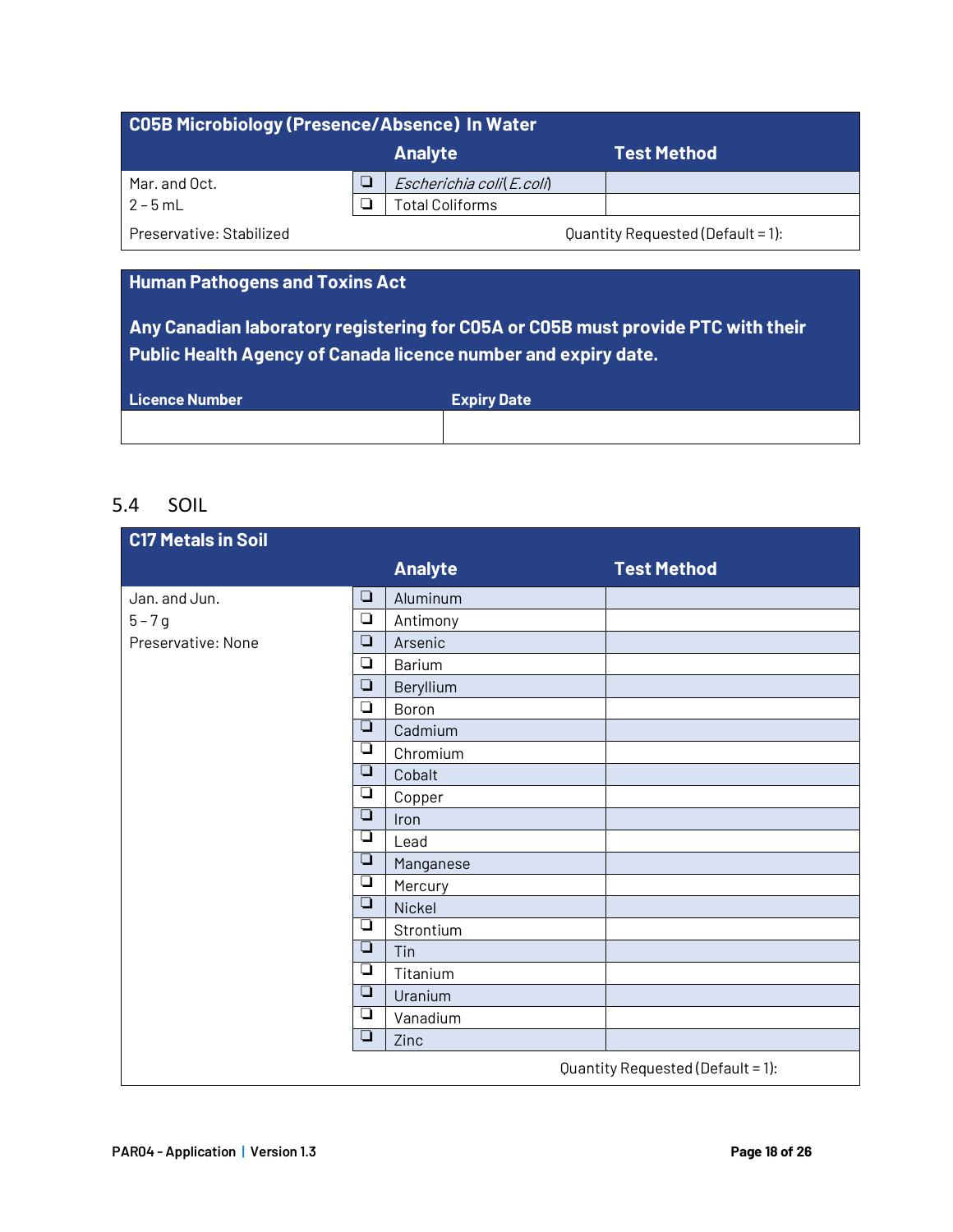| <b>C18 Polycyclic Aromatic Hydrocarbons in Soil</b> |        |                        |                                   |
|-----------------------------------------------------|--------|------------------------|-----------------------------------|
|                                                     |        | <b>Analyte</b>         | <b>Test Method</b>                |
| Jan. and Jun.                                       | ❏      | Acenaphthene           |                                   |
| $25 - 40q$                                          | $\Box$ | Acenaphthylene         |                                   |
| Preservative: None                                  | $\Box$ | Anthracene             |                                   |
|                                                     | $\Box$ | Benzo(a)anthracene     |                                   |
|                                                     | $\Box$ | Benzo(a)pyrene         |                                   |
|                                                     | ◘      | Benzo(b)fluoranthene   |                                   |
|                                                     | ❏      | Benzo(b+j)fluoranthene |                                   |
|                                                     | ❏      | Benzo(g,h,i,)perylene  |                                   |
|                                                     | ⊔      | Benzo(k)fluoranthene   |                                   |
|                                                     | $\Box$ | Chrysene               |                                   |
|                                                     | $\Box$ | Dibenzo(a,h)anthracene |                                   |
|                                                     | ◘      | Fluoranthene           |                                   |
|                                                     | $\Box$ | Fluorene               |                                   |
|                                                     | ❏      | Indeno(1,2,3-cd)pyrene |                                   |
|                                                     | ❏      | Naphthalene            |                                   |
|                                                     | ⊔      | Phenanthrene           |                                   |
|                                                     | ❏      | Pyrene                 |                                   |
|                                                     |        |                        | Quantity Requested (Default = 1): |

| <b>C31A Petroleum Hydrocarbons in Soil</b>                                                 |        |                |                    |  |
|--------------------------------------------------------------------------------------------|--------|----------------|--------------------|--|
|                                                                                            |        | <b>Analyte</b> | <b>Test Method</b> |  |
| Jan. and Jun.                                                                              | □      | Benzene        |                    |  |
| 8 g                                                                                        | $\Box$ | Ethylbenzene   |                    |  |
| Preservative: Methanol                                                                     | $\Box$ | $F1: (C6-C10)$ |                    |  |
|                                                                                            | $\Box$ | m/p-xylene     |                    |  |
|                                                                                            | ◘      | o-xylene       |                    |  |
|                                                                                            | $\Box$ | Toluene        |                    |  |
|                                                                                            |        | VH(C6-C10)     |                    |  |
| $Q_{11} = 111.$ $Q_{21} = 11.$ $Q_{31} = 11.$ $Q_{41} = 11.$ $Q_{51} = 11.$ $Q_{61} = 11.$ |        |                |                    |  |

Quantity Requested (Default = 1):

| <b>C31B Petroleum Hydrocarbons in Soil</b> |  |                |                    |  |
|--------------------------------------------|--|----------------|--------------------|--|
|                                            |  | <b>Analyte</b> | <b>Test Method</b> |  |
| Jan. and Jun.                              |  | F2: C10-C16    |                    |  |
| 30q                                        |  | F3: C16-C34    |                    |  |
| Preservative: Freezing                     |  | F4: C34-C50    |                    |  |
|                                            |  | F4G            |                    |  |
| Quantity Requested (Default = 1):          |  |                |                    |  |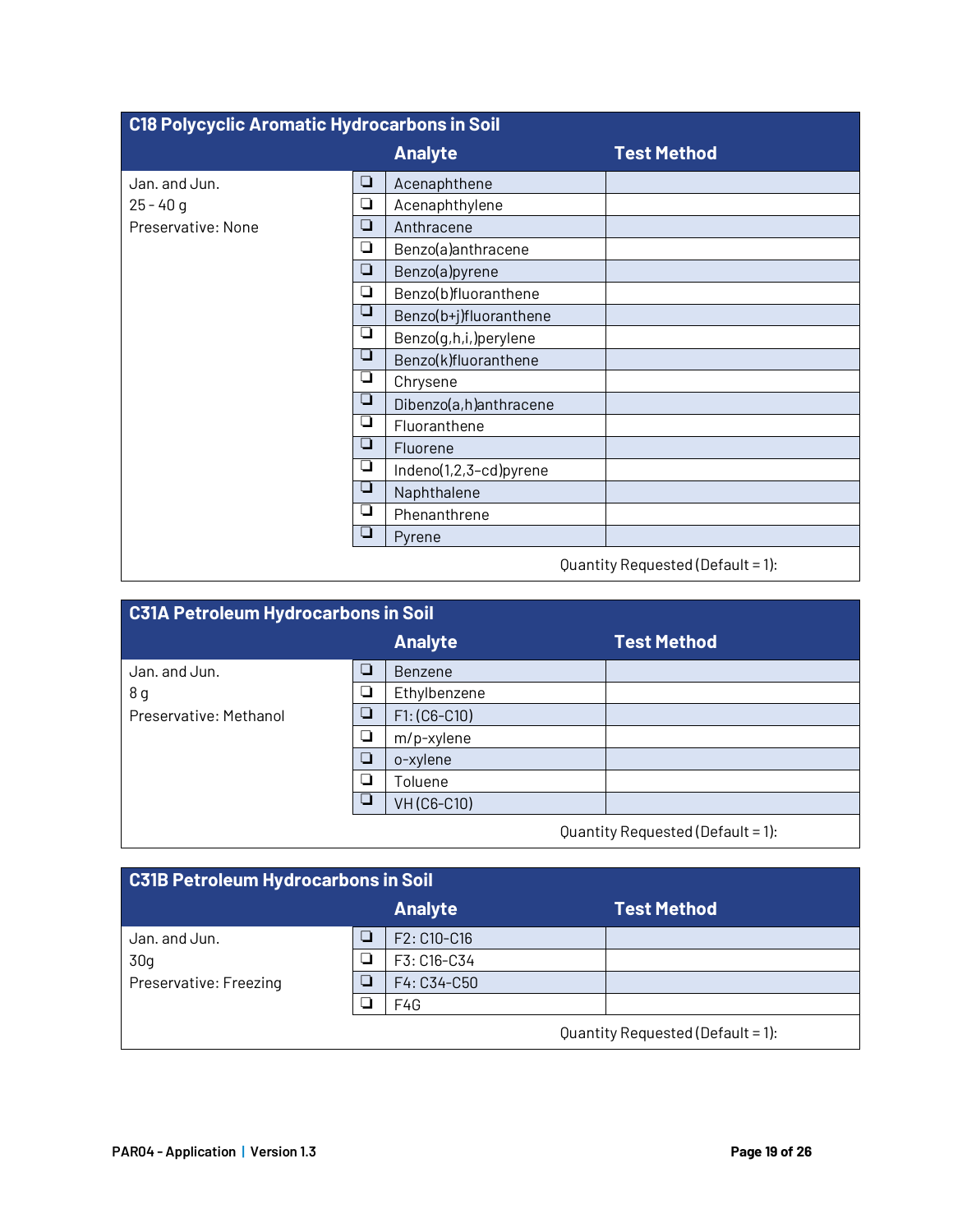| <b>C35 PCBs in Soil</b> |     |                   |                                                                                                                 |  |
|-------------------------|-----|-------------------|-----------------------------------------------------------------------------------------------------------------|--|
|                         |     | <b>Analyte</b>    | <b>Test Method</b>                                                                                              |  |
| Jan. and Jun.           | ┑   | Aroclor 1242      |                                                                                                                 |  |
| 30 <sub>g</sub>         | □   | Aroclor 1248      |                                                                                                                 |  |
| Preservative: None      | - 1 | Aroclor 1254      |                                                                                                                 |  |
|                         | О   | Aroclor 1260      |                                                                                                                 |  |
|                         |     | <b>Total PCBs</b> |                                                                                                                 |  |
|                         |     |                   | the contract of the contract of the contract of the contract of the contract of the contract of the contract of |  |

Quantity Requested (Default = 1):

| <b>C36 Volatile Organic Compounds in Soil</b> |                         |                           |                    |
|-----------------------------------------------|-------------------------|---------------------------|--------------------|
|                                               |                         | <b>Analyte</b>            | <b>Test Method</b> |
| Jan. and Jun.                                 | $\Box$                  | 1,1-Dichloroethane        |                    |
| 8 <sub>q</sub>                                | $\Box$                  | 1,1-Dichloroethylene      |                    |
| Preservative: Methanol                        | $\Box$                  | 1,1,1-Trichloroethane     |                    |
|                                               | $\Box$                  | 1,1,2-Trichloroethane     |                    |
|                                               | $\Box$                  | 1,1,2,2-Tetrachloroethane |                    |
|                                               | $\Box$                  | 1,2-Dichlorobenzene       |                    |
|                                               | $\Box$                  | 1,2-Dichloroethane        |                    |
|                                               | ❏                       | 1,2-Dichloropropane       |                    |
|                                               | $\Box$                  | 1,3-Dichlorobenzene       |                    |
|                                               | $\Box$                  | 1,4-Dichlorobenzene       |                    |
|                                               | $\Box$                  | Acetone (2-Propanone)     |                    |
|                                               | $\Box$                  | Benzene                   |                    |
|                                               | $\Box$                  | Bromodichloromethane      |                    |
|                                               | $\Box$                  | Bromoform                 |                    |
|                                               | $\Box$                  | Carbon Tetrachloride      |                    |
|                                               | ❏                       | Chlorobenzene             |                    |
|                                               | $\overline{\mathsf{u}}$ | Chlorodibromomethane      |                    |
|                                               | ❏                       | Chloroform                |                    |
|                                               | $\Box$                  | cis-1,2-Dichloroethylene  |                    |
|                                               | $\Box$                  | cis-1,3-Dichloropropene   |                    |
|                                               | $\Box$                  | Dichloromethane           |                    |
|                                               | $\Box$                  | Ethylbenzene              |                    |
|                                               | $\Box$                  | Ethylene dibromide        |                    |
|                                               | $\Box$                  | m/p-xylene                |                    |
|                                               | $\Box$                  | Methyl ethyl ketone       |                    |
|                                               | $\Box$                  | Methyl isobutyl ketone    |                    |
|                                               | $\Box$                  | Methyl t-butyl ether      |                    |
|                                               | $\Box$                  | o-xylene                  |                    |
|                                               | $\Box$                  | Styrene                   |                    |
|                                               | $\Box$                  | Tetrachloroethylene       |                    |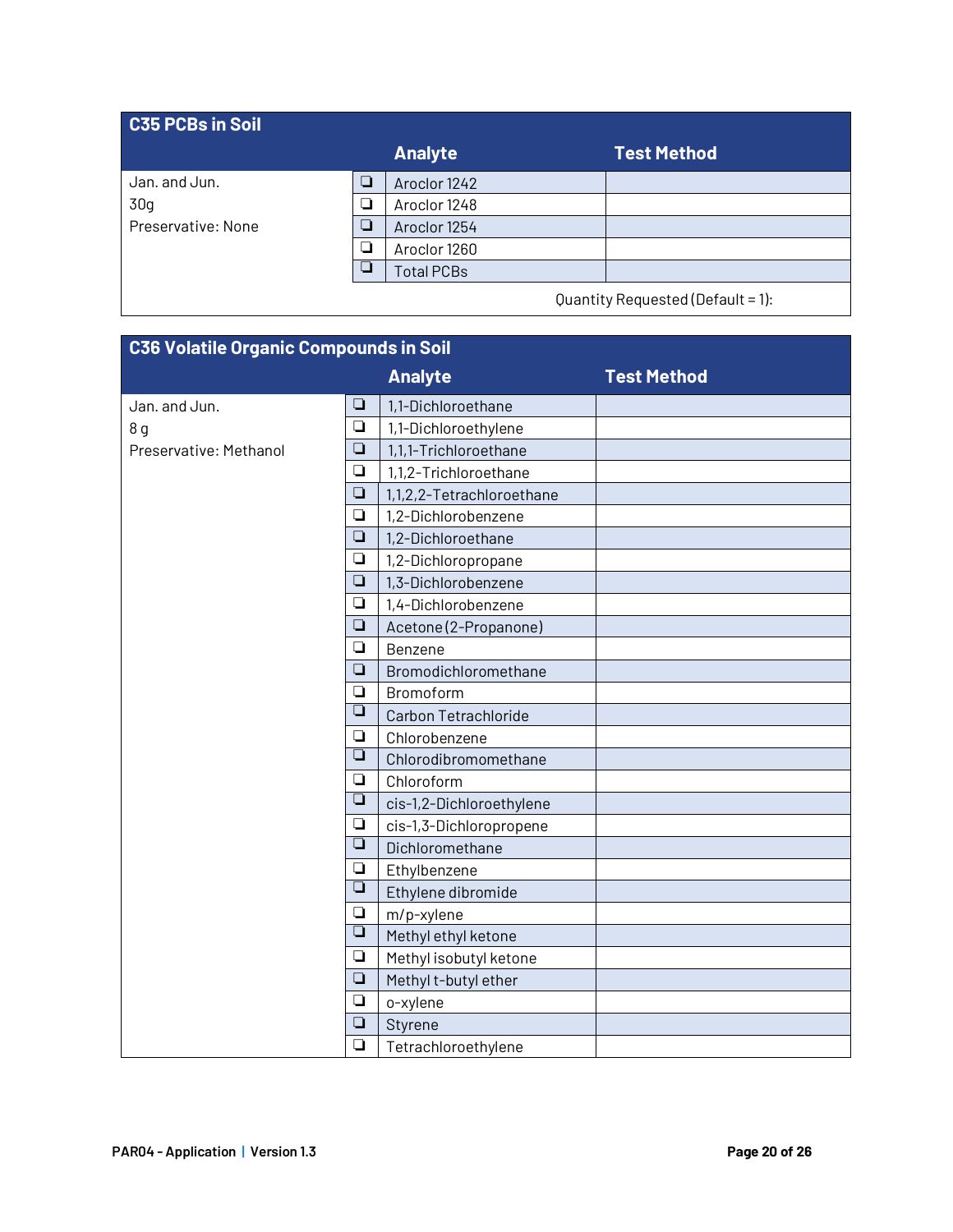| C36 (Cont.) |                            |                                  |
|-------------|----------------------------|----------------------------------|
|             | <b>Analyte</b>             | <b>Test Method</b>               |
|             | Toluene                    |                                  |
|             | trans-1,2-Dichloroethylene |                                  |
|             | trans-1,3-Dichloropropene  |                                  |
|             | Trichloroethylene          |                                  |
|             | Trichlorofluoromethane     |                                  |
|             |                            | Quantity Requested (Default = 1) |

**C38 Volatile Organic Compounds in Soil (TCLP) Analyte Test Method** Jan. and Jun.  $\boxed{\Box}$  1,2-Dichlorobenzene  $100 g$   $\qquad \qquad$   $\qquad \qquad$   $\qquad \qquad$  1,2-Dichloroethane Preservative: Freezing  $\boxed{a}$  | 1,4-Dichlorobenzene  $\Box$  Benzene  $\Box$  | Carbon tetrachloride  $\Box$  Chlorobenzene □ | Chloroform  $\Box$  Dichloromethane **Q** | Methyl Ethyl Ketone  $\Box$  | Tetrachloroethylene  $\boxed{\Box}$  Trichloroethylene Quantity Requested (Default = 1):

| <b>C39 Inorganics in Soil (TCLP)</b> |     |                           |                                   |
|--------------------------------------|-----|---------------------------|-----------------------------------|
|                                      |     | <b>Analyte</b>            | <b>Test Method</b>                |
| Jan. and Jun.                        | ❏   | Arsenic                   |                                   |
| 200 <sub>g</sub>                     | ❏   | <b>Barium</b>             |                                   |
| Preservative: None                   | ❏   | <b>Boron</b>              |                                   |
|                                      | ❏   | Cadmium                   |                                   |
|                                      | ❏   | Chromium                  |                                   |
|                                      | ❏   | Cyanide, (WAD)            |                                   |
|                                      | ❏   | Fluoride                  |                                   |
|                                      | ⊔   | Lead                      |                                   |
|                                      | ❏   | Mercury                   |                                   |
|                                      | ❏   | Nitrate-N                 |                                   |
|                                      | ❏   | Nitrate plus Nitrite as N |                                   |
|                                      | ❏   | Selenium                  |                                   |
|                                      | ❏   | Silver                    |                                   |
|                                      | - 1 | Uranium                   |                                   |
|                                      |     |                           | Quantity Requested (Default = 1): |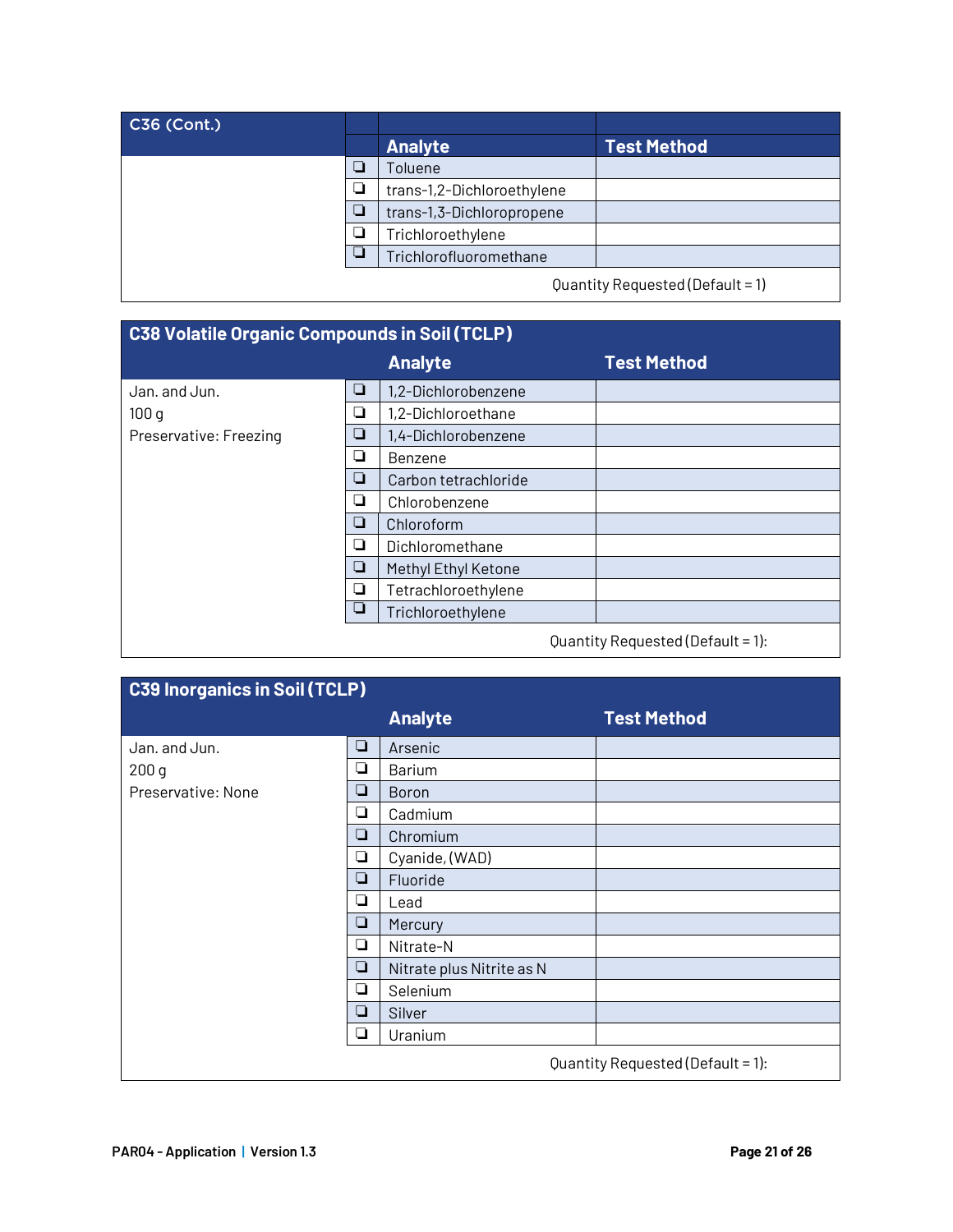### **C43 Solids in Soil Analyte Test Method** Jan. and Jun.  $\boxed{\Box}$  Fixed Solids 100 g ! Percent Moisture Preservative: None  $\boxed{\Box}$  Total Solids **Q** | Volatile Solids

Quantity Requested (Default = 1):

# **C44 Nutrients in Soil**

|                    | <b>Analyte</b>    | <b>Test Method</b>                |
|--------------------|-------------------|-----------------------------------|
| Jan. and Jun.      | Ammonia-N         |                                   |
| 250 <sub>g</sub>   | Kjeldahl Nitrogen |                                   |
| Preservative: None | Phosphorus        |                                   |
|                    | Organic Carbon    |                                   |
|                    |                   | Quantity Requested (Default = 1): |

#### **C45 Anions in Soil**

| <u>o io Annono mi ooni</u> |        |                           |                                   |
|----------------------------|--------|---------------------------|-----------------------------------|
|                            |        | <b>Analyte</b>            | <b>Test Method</b>                |
| Jan. and Jun.              | ❏      | <b>Bromide</b>            |                                   |
| 250q                       | ❏      | Chloride                  |                                   |
| Preservative: None         | ⊔      | Fluoride                  |                                   |
|                            | ❏      | Nitrate-N                 |                                   |
|                            | ❏      | Phosphate-P               |                                   |
|                            | ◘      | Sulphate                  |                                   |
|                            | $\Box$ | <b>Percent Saturation</b> |                                   |
|                            |        |                           | Quantity Requested (Default = 1): |

| C74 Hexavalent Chromium in Soil |  |                            |  |                                   |
|---------------------------------|--|----------------------------|--|-----------------------------------|
|                                 |  | <b>Analyte</b>             |  | Test Method \                     |
| Jan. and Jun.                   |  | <b>Hexavalent Chromium</b> |  |                                   |
| Preservative: None              |  |                            |  | Quantity Requested (Default = 1): |

### **C75 Particle Size in Soil**

|                    |   | <b>Analyte</b>      | <b>Test Method</b>                |
|--------------------|---|---------------------|-----------------------------------|
| Jan. and Jun.      | σ | <b>Percent Sand</b> |                                   |
| 40g                | ل | Percent Silt        |                                   |
| Preservative: None | ┚ | <b>Percent Clay</b> |                                   |
|                    |   |                     | Quantity Requested (Default = 1): |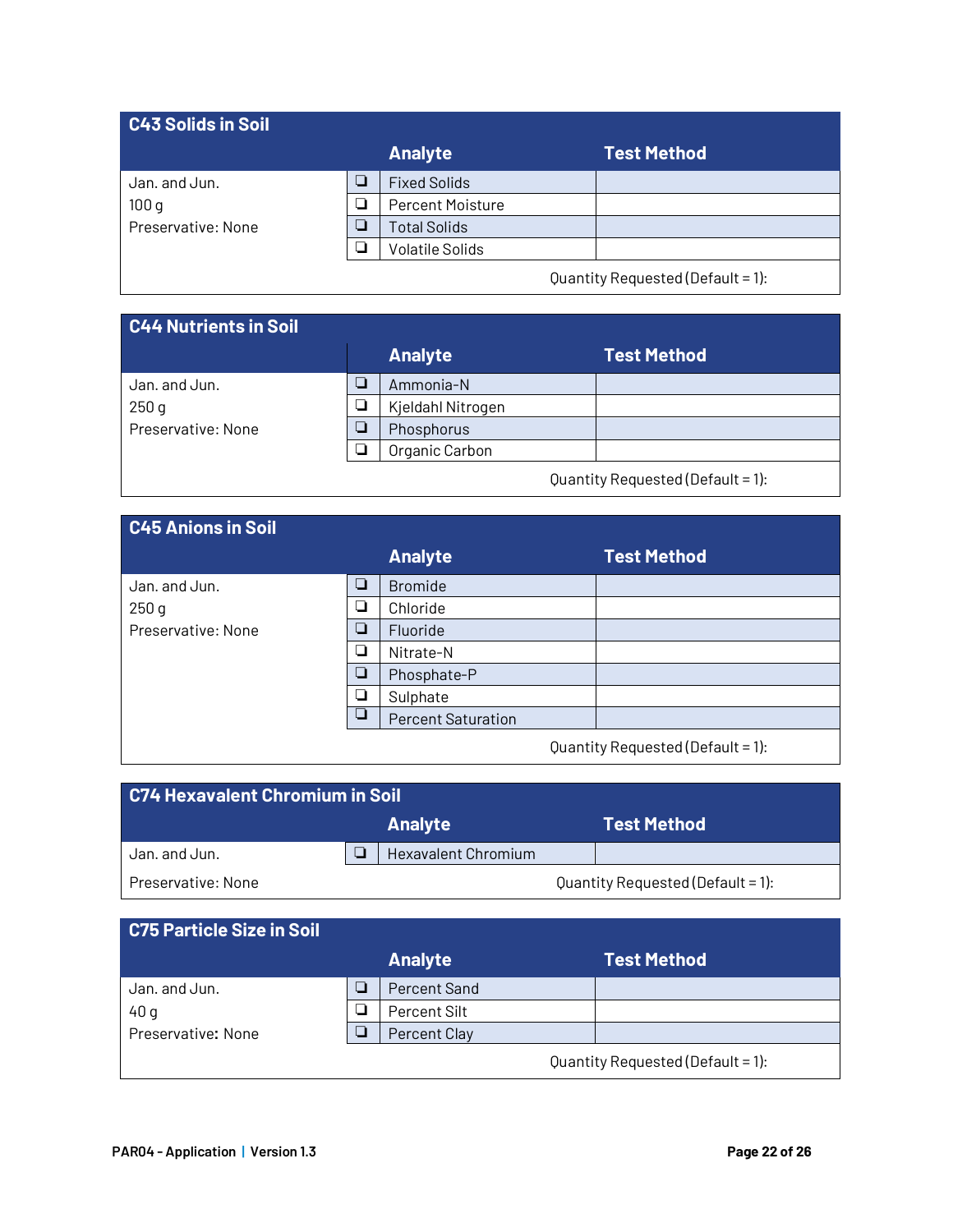| <b>C76 Oil and Grease in Soil</b> |                      |                                   |
|-----------------------------------|----------------------|-----------------------------------|
|                                   | <b>Analyte</b>       | <b>Test Method</b>                |
| Jan. and Jun.                     | Total Oil and Grease |                                   |
| Preservative: None                |                      | Quantity Requested (Default = 1): |

| <b>C77 Pesticides in Soil</b> |        |                    |                                   |
|-------------------------------|--------|--------------------|-----------------------------------|
|                               |        | <b>Analyte</b>     | <b>Test Method</b>                |
| Jan. and Jun.                 | $\Box$ | p,p'-DDT           |                                   |
| 30 g ampoules                 | ❏      | Aldrin             |                                   |
| Preservative: None            | ❏      | Alpha-BHC          |                                   |
|                               | ❏      | Alpha-Chlordane    |                                   |
|                               | ❏      | Beta-BHC           |                                   |
|                               | ❏      | Dieldrin           |                                   |
|                               | ❏      | Endosulfan I       |                                   |
|                               | ⊔      | Endosulfan II      |                                   |
|                               | ⊔      | Endrin             |                                   |
|                               | ⊔      | Lindane            |                                   |
|                               | ❏      | Gamma-Chlordane    |                                   |
|                               | ⊔      | Heptachlor         |                                   |
|                               | ⊔      | Heptachlor Epoxide |                                   |
|                               | ❏      | Methoxychlor       |                                   |
|                               |        |                    | Quantity Requested (Default = 1): |

## 5.5 OIL

| <b>CO8 PCBs in Oil</b> |        |                  |                                   |
|------------------------|--------|------------------|-----------------------------------|
|                        |        | <b>Analyte</b>   | <b>Test Method</b>                |
| Jan. and June          | ш      | Aroclor 1242     |                                   |
| 3 mL                   | $\sim$ | Aroclor 1248     |                                   |
| Preservative: None     |        | Aroclor 1254     |                                   |
|                        | $\sim$ | Aroclor 1260     |                                   |
|                        | a a s  | <b>Total PCB</b> |                                   |
|                        |        |                  | Quantity Requested (Default = 1): |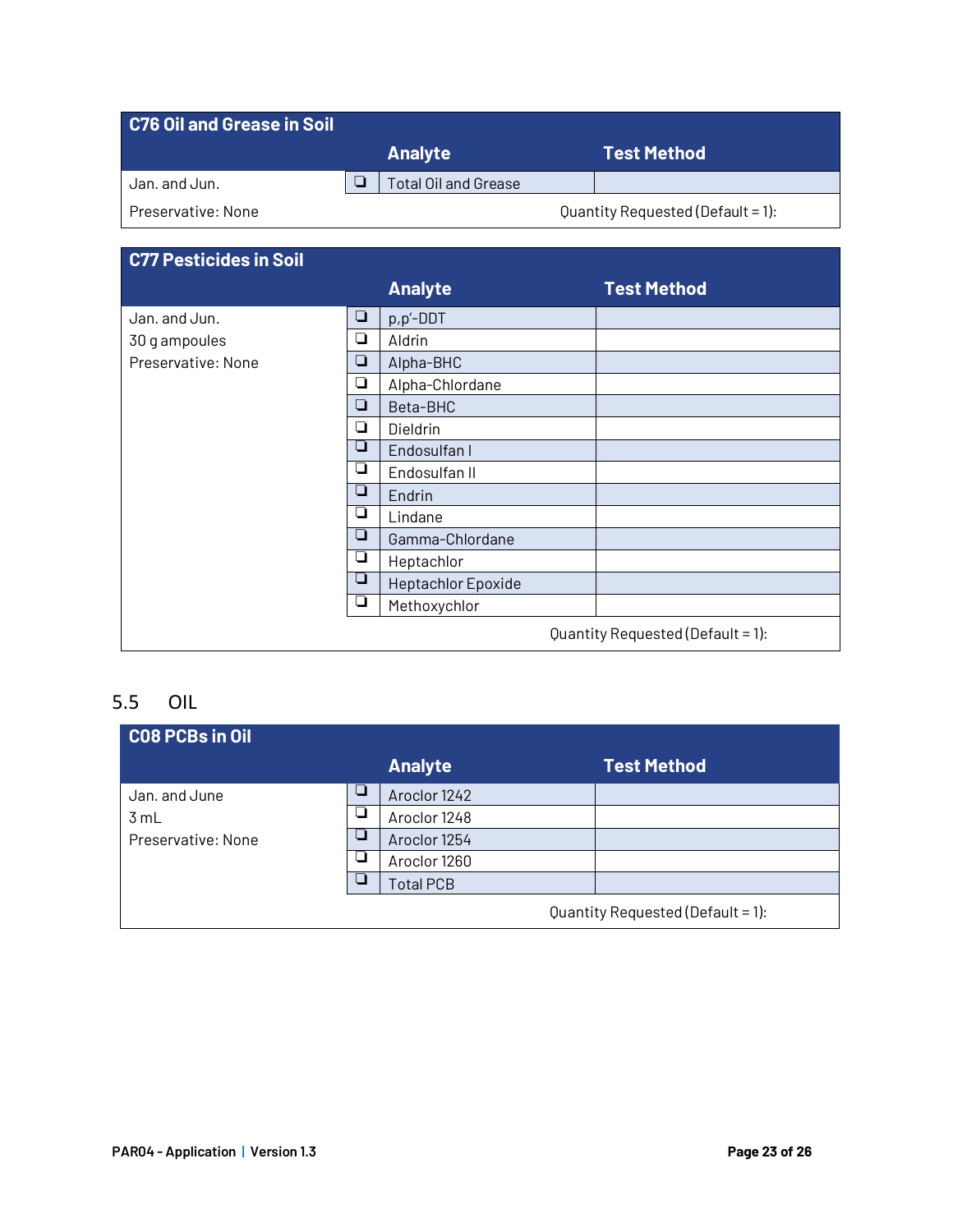#### 5.6 AIR

| C09 Metals on Filters |                |                    |
|-----------------------|----------------|--------------------|
|                       | <b>Analyte</b> | <b>Test Method</b> |
| Jan. and Jun.         | Cadmium        |                    |
| 47 mm quartz          | Copper         |                    |
| Preservative: None    | Lead           |                    |
|                       | Zinc           |                    |
|                       |                |                    |

Quantity Requested (Default = 1):

| C20 Asbestos            |   |                |                                   |
|-------------------------|---|----------------|-----------------------------------|
|                         |   | <b>Analyte</b> | <b>Analyst Name</b>               |
| Jan. Mar. Jun. and Oct. |   | Asbestos       |                                   |
|                         | ┘ | Asbestos       |                                   |
|                         |   | Asbestos       |                                   |
|                         |   | Asbestos       |                                   |
| Slides/Wedge            |   |                |                                   |
| Preservative: None      |   |                | Quantity Requested (Default = 1): |

# 5.7 TOXICOLOGY

| <b>C11 Trout LC50</b> |                   |                                   |
|-----------------------|-------------------|-----------------------------------|
|                       | <b>Analyte</b>    | <b>Test Method</b>                |
| Mar. and Oct.         | Trout LC50 (96 h) |                                   |
| $1000 \text{ mL}$     |                   |                                   |
| Preservative: None    |                   | Quantity Requested (Default = 1): |

| C12 Daphnia LC50   |                     |                                   |
|--------------------|---------------------|-----------------------------------|
|                    | <b>Analyte</b>      | <b>Test Method</b>                |
| Mar. and Oct.      | Daphnia LC50 (48 h) |                                   |
| 500 mL             |                     |                                   |
| Preservative: None |                     | Quantity Requested (Default = 1): |

| C13 Microtox™ IC50 |                |                                   |
|--------------------|----------------|-----------------------------------|
|                    | <b>Analyte</b> | <b>Test Method</b>                |
| Mar. and Oct.      | Microtox™      |                                   |
| $100 \text{ mL}$   |                |                                   |
| Preservative: None |                | Quantity Requested (Default = 1): |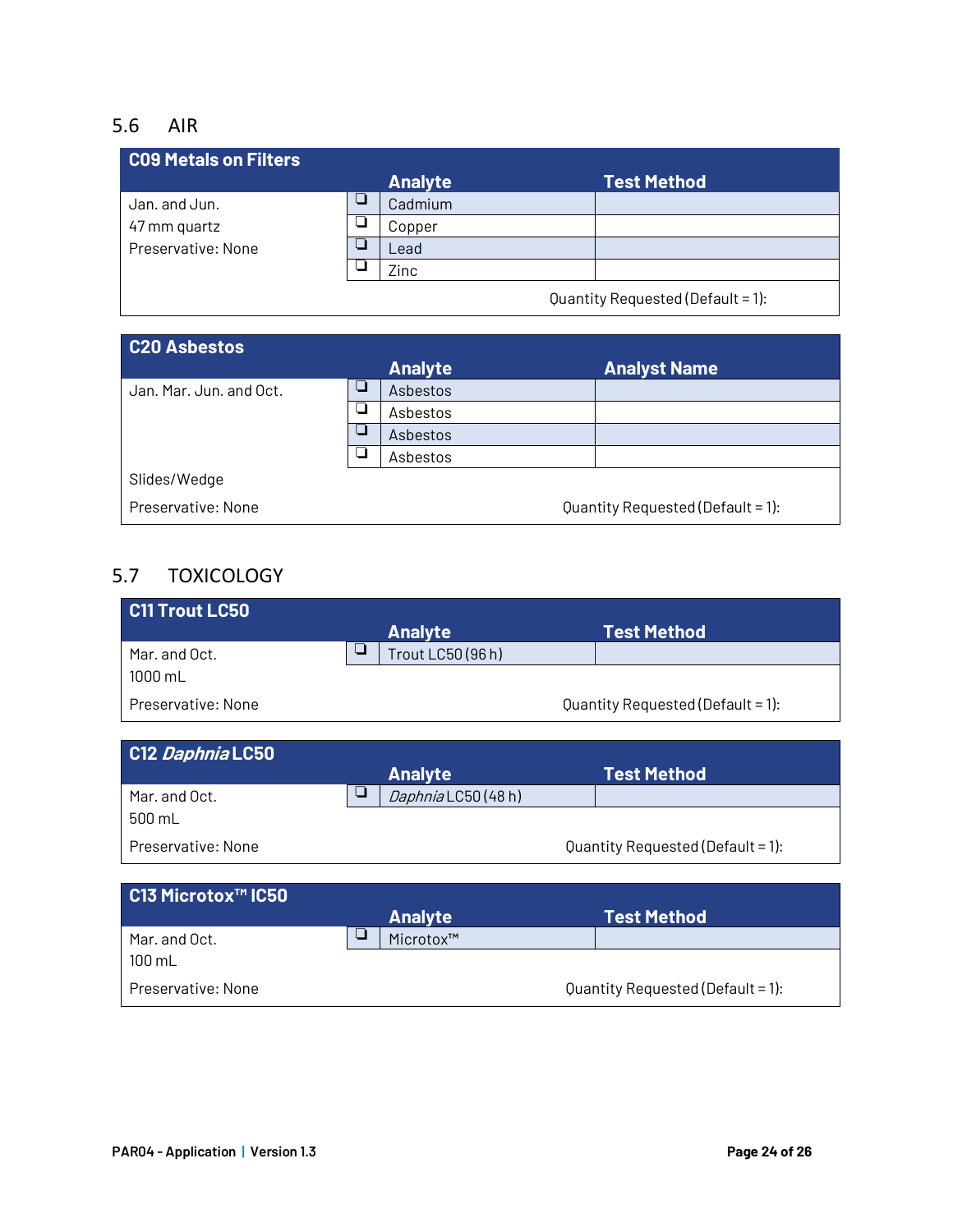#### 5.8 CANNABIS

| <b>C70 Potency in Cannabis</b> |                                    |                    |
|--------------------------------|------------------------------------|--------------------|
|                                | <b>Analyte</b>                     | <b>Test Method</b> |
| Mar. and Oct.                  | Tetrahydrocannabinol (THC)         |                    |
| 1 q vials                      | Tetrahydrocannabinolic Acid (THCA) |                    |
| Preservative: None             | Cannabidiol (CBD)                  |                    |
|                                | Cannabidiolic Acid (CBDA)          |                    |
|                                |                                    |                    |

Quantity Requested (Default = 1):

| <b>C71 Pesticides in Cannabis</b> |                                              |                 |                                   |
|-----------------------------------|----------------------------------------------|-----------------|-----------------------------------|
|                                   |                                              | <b>Analyte</b>  | <b>Test Method</b>                |
| Mar. and Oct.                     | $\Box$<br>ρ                                  | Acephate        |                                   |
| 1 g vials and spiking solutions   |                                              | Aldicarb        |                                   |
| Preservative: None                |                                              | Azoxystrobin    |                                   |
|                                   |                                              | Bifenazate      |                                   |
|                                   |                                              | <b>Boscalid</b> |                                   |
|                                   |                                              | Carbaryl        |                                   |
|                                   |                                              | Carbofuran      |                                   |
|                                   | $\Box$                                       | Diazinon        |                                   |
|                                   | $\Box$                                       | Diclorvos       |                                   |
|                                   | $\Box$                                       | Dimethoate      |                                   |
|                                   | $\Box$                                       | Ethoprophos     |                                   |
|                                   | $\Box$                                       | Etoxazole       |                                   |
|                                   | ⊔                                            | Fipronil        |                                   |
|                                   |                                              | Fluxioxonil     |                                   |
|                                   |                                              | Imidaclorprid   |                                   |
|                                   |                                              | Malathion       |                                   |
|                                   |                                              | Metalaxyl       |                                   |
|                                   | $\Box$                                       | Methiocarb      |                                   |
|                                   | $\Box$                                       | Methomyl        |                                   |
|                                   | $\Box$                                       | Myclobutanil    |                                   |
|                                   | $\Box$                                       | Oxamyl          |                                   |
|                                   | $\overline{\square}$                         | Paclobutrazol   |                                   |
|                                   | $\Box$                                       | Propoxur        |                                   |
|                                   | $\Box$                                       | Spiromesifen    |                                   |
|                                   | $\overline{\square}$<br>$\overline{\square}$ | Spirotetramet   |                                   |
|                                   |                                              | Thiamethoxam    |                                   |
|                                   | $\Box$                                       | Trifloxystrobin |                                   |
|                                   |                                              |                 | Quantity Requested (Default = 1): |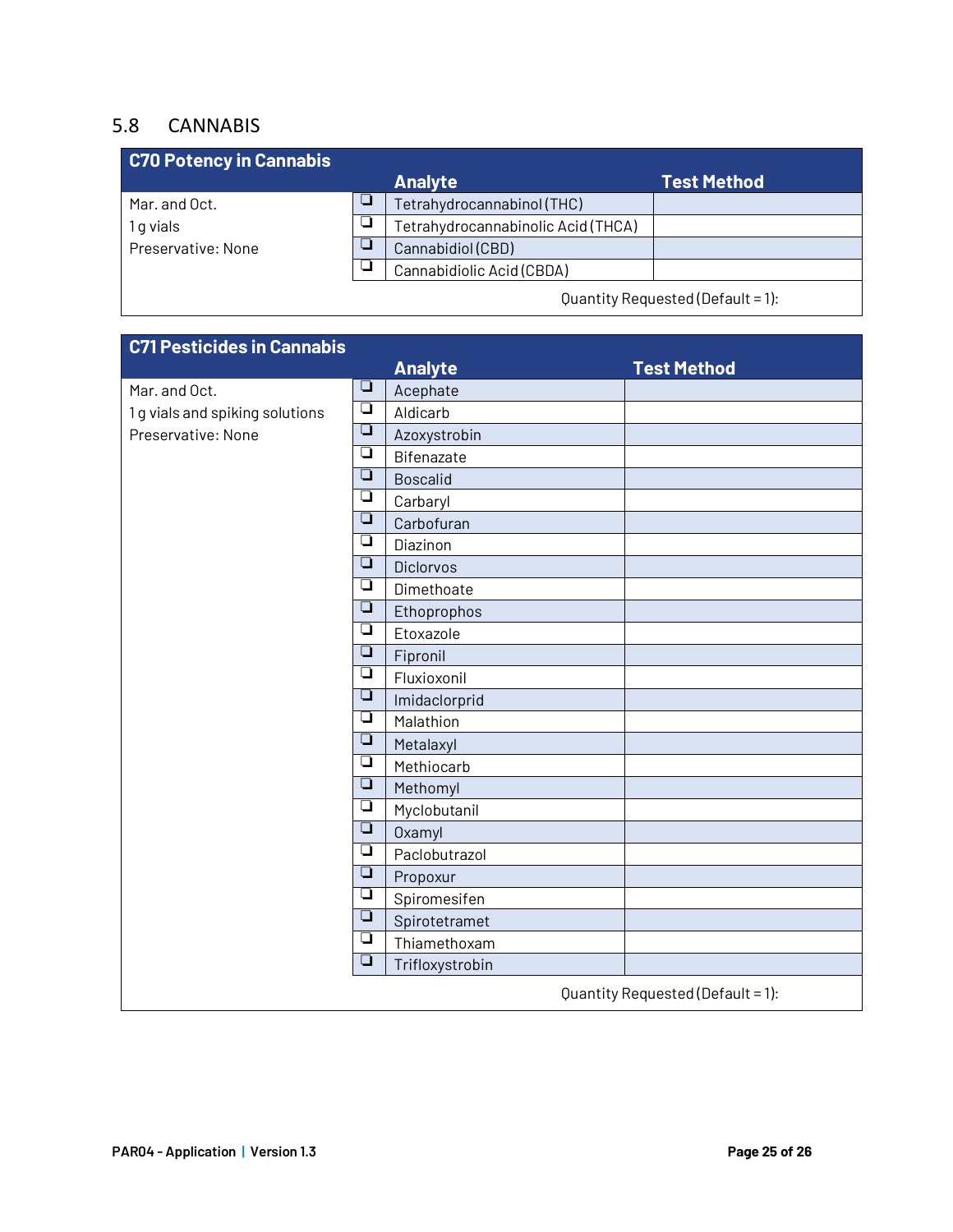### **C72 Metals in Hemp Analyte Test Method** Mar. and Oct.  $\begin{array}{|c|c|c|}\n\hline\nQ & \text{Arsenic} \\
\hline\n2 \text{ a vials} & \n\hline\n\end{array}$ 2 g vials  $\overline{Q}$  Cadmium<br>
Preservative: None Preservative: None  $\vert \Box \vert$  Chromium  $\begin{array}{|c|c|c|}\n\hline\n\hline\n\vdots\n\end{array}$  Lead **Mercury**

Quantity Requested (Default = 1):

| <b>C73 Residual Solvents in Hemp Seed Oil</b> |        |                                       |                                        |
|-----------------------------------------------|--------|---------------------------------------|----------------------------------------|
|                                               |        | <b>Analyte</b>                        | <b>Test Method</b>                     |
| Mar. and Oct.                                 | ⊔      | 1-Butanol (n-Butanol)                 |                                        |
| 1 g vials and spiking solutions               | ρ      | 1-Pentanol                            |                                        |
| Preservative: None                            | ❏      | 1-Propanol (Propanol)                 |                                        |
|                                               | ❏      | 2-Butanol                             |                                        |
|                                               | ❏      | 2-Butanone (Methyl ethyl ketone, MEK) |                                        |
|                                               | $\Box$ | 2-Propanol (Isopropyl alcohol)        |                                        |
|                                               | ❏      | 3-Methyl-1-butanol                    |                                        |
|                                               | ❏      | Acetone (2-Propanone)                 |                                        |
|                                               |        | Anisole                               |                                        |
|                                               | ❏      | <b>Butane</b>                         |                                        |
|                                               | ❏      | <b>Butyl acetate</b>                  |                                        |
|                                               |        | Dimethyl sulfoxide                    |                                        |
|                                               |        | Ethanol                               |                                        |
|                                               |        | Ethyl acetate                         |                                        |
|                                               |        | Ethyl ether                           |                                        |
|                                               | ❏      | Heptane                               |                                        |
|                                               | ❏      | Isobutanol (2-Methyl-1-propanol)      |                                        |
|                                               | ❏      | Isobutyl acetate                      |                                        |
|                                               | ❏      | Isopropyl acetate                     |                                        |
|                                               | ❏      | Methyl acetate                        |                                        |
|                                               | ❏      | Pentane                               |                                        |
|                                               | ❏      | Propane                               |                                        |
|                                               | ❏      | Propyl acetate                        |                                        |
|                                               | ❏      | Triethylamine                         |                                        |
|                                               |        |                                       | $Quant1 1 2 2 3 4 4 5 6 7 1 8 9 1 1 1$ |

Quantity Requested (Default = 1):

| <b>C78 Water activation/% Moisture in Hemp</b> |  |                         |                                   |
|------------------------------------------------|--|-------------------------|-----------------------------------|
|                                                |  | <b>Analyte</b>          | <b>Test Method</b>                |
| Mar. and Oct.                                  |  | <b>Percent Moisture</b> |                                   |
| 2 g vials                                      |  | <b>Water Activity</b>   |                                   |
| Preservative: None                             |  |                         | Quantity Requested (Default = 1): |